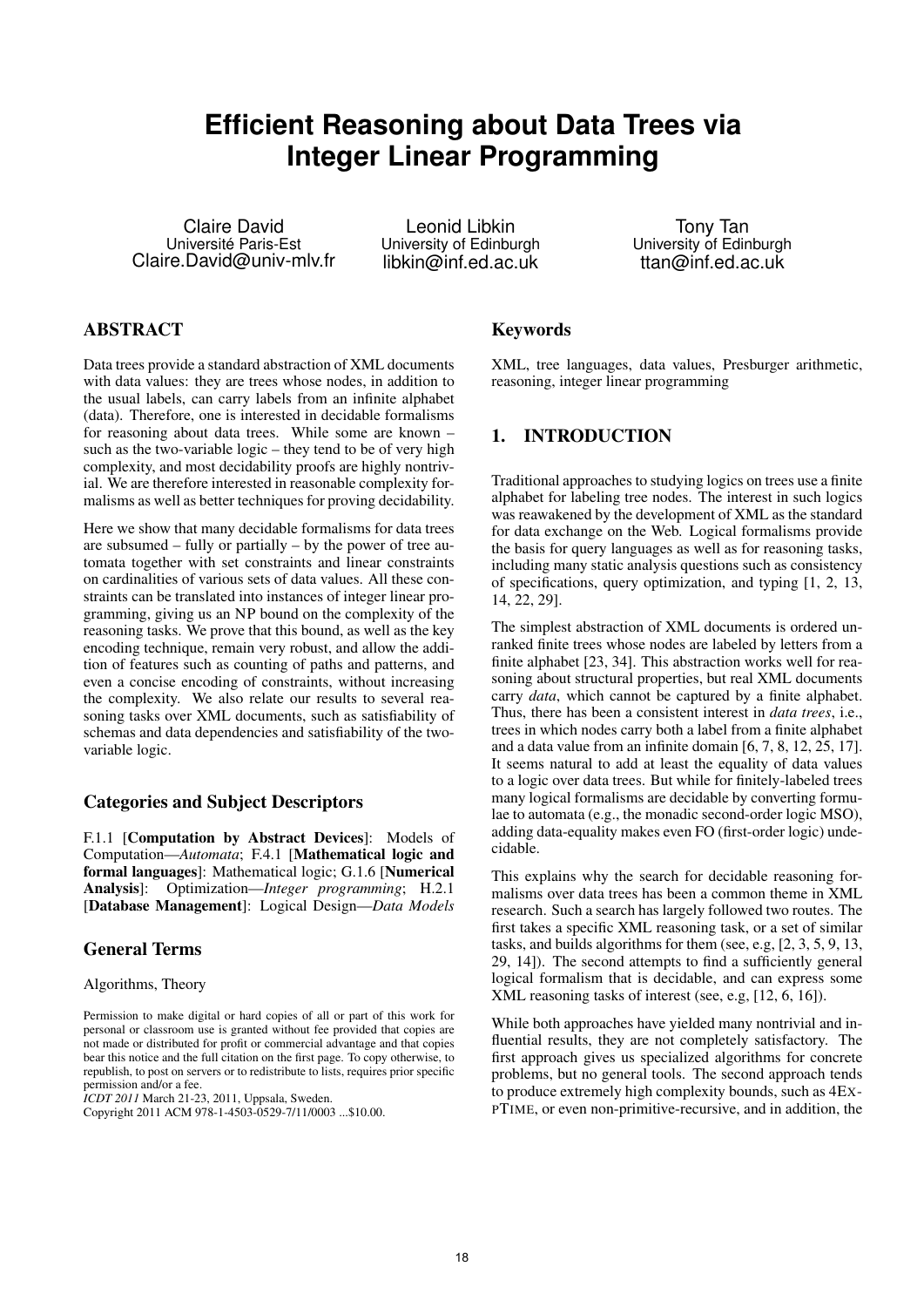proofs are usually highly nontrivial and are very hard to adapt to other reasoning tasks.

Instead we want a sufficiently general formalism – in fact, a family of formalisms, that are not extremely complicated to deal with, and at the same time give us acceptable complexity bounds. For reasoning tasks (as opposed to, say, query evaluation which we are used to in databases), acceptable complexity is often viewed as single-exponential [28], or better yet, NP (since SAT solvers are now a practical tool for many static analysis problems [20]).

The particular class of formalisms we deal with here is motivated by several concrete reasoning tasks studied in the XML context, as well as some decidable logical formalisms. We now briefly describe those. One of the earliest reasoning problems studied in the XML context was the problem of reasoning about *keys and inclusion constraints*. An XML key says that for a given label  $a$ , the data value of an  $a$ -node (i.e., node labeled  $a$ ) uniquely determines the node. An inclusion constraint says that every data value of an a-node will occur in a b-node as well. Such constraints are typical in databases, from which many XML documents are generated. The question is then whether they are consistent with the schema of an XML document, usually given as a tree automaton, or a DTD. This problem is decidable in NP [13].

On the logic side, there appear to be two main ideas leading to decidability. One starts with a temporal logic, and adds a limited memory for keeping and comparing data values. Examples include [12, 16], but the logics, although decidable, have extremely high complexity (non-primitive-recursive). A different approach based on restricting the number of variables was followed by [6], which showed that  $FO^2$ , firstorder logic with two variables, is decidable over data trees. In fact, even  $\text{MSO}^2$ , its extension with existential monadic second-order quantifiers, is decidable. The complexity drops to elementary but is still extremely high: the decision procedure runs in 3NEXPTIME.

Our formalisms extend the specific constraints such as keys and inclusions, and yet come very close to subsuming the power of logics such as  $\exists\text{MSO}^2$ , while permitting many properties which are not even definable in MSO. To motivate the kind of constraints we use, let us restate keys and inclusion constraints in a slightly different way. For this, we need two new notations:  $V(a)$  stands for the set of data values in a-labeled nodes, and  $\#a$  is the number of a-nodes.

- A key simply states that  $\#a = |V(a)|$ . We view this as a *linear constraint*, and allow arbitrary linear constraints over the values  $\#a$  and  $|V(a)|$ , for example,  $|V(a)| \geq 2|V(b)| - \#c.$
- An inclusion constraint states that  $V(a) \subseteq V(b)$ , or, equivalently,  $V(a) \cap \overline{V(b)} = \emptyset$ . We generalize this to arbitrary *set-constraints* [26], stating that a Boolean combination of  $V(a)$ 's is either empty or nonempty.

We consider the problem of satisfiability of such constraints with respect to a schema declaration, given by an unranked

tree automaton [21]. Or, formally: Given an unranked tree automaton  $A$  and a collection  $C$  of set and linear constraints, does there exist a tree  $t$  accepted by  $A$  that satisfies all the constraints in C?

We prove that this problem, and several of its variations, are all decidable in NP (the hardness result has been known even for simple keys and inclusion constraints [13]). The techniques are all based on reduction to instances of *integer linear programming*. In fact, the basic result, unlike many decidability proofs [6, 12, 13], is quite easy to establish.

Already our basic result subsumes, not only reasoning about integrity constraints in XML (as in, e.g., [2, 13]), but also a very large fragment of  $\exists\text{MSO}^2$ . These relationships will be made precise in Section 6. Note that even the decidability of the satisfiability problem does *not* follow from known results such as [6] which are restricted to fragments of MSO; in contrast, our formalism expresses many properties not definable in MSO.

One benefit of having simple proof techniques is that the basic result can be extended in several ways. One of the extensions introduces variables that count not just the number of nodes labeled a, but also the number of such nodes that permit some paths starting from them. For example, we can reason about the number of a-nodes that have a b-parent and a c-sibling. By extending the translation into integer linear programming, we obtain such extensions quite easily.

A more surprising extension is to *concisely represented* constraints. One way to reduce the size of the representation of linear constraints is to discard all zero entries from matrices defining them. This can shrink the size of the instance of the problem exponentially. A common phenomenon in complexity theory is that such a shrinking increases the complexity by an exponent. So more naturally, the expected bound thus would be NEXPTIME. We prove that, quite surprisingly, under such concise representation of constraints, the problem stays in NP.

As a final contribution, we make the entire approach completely algorithmic, by providing simple and self-contained translations: (1) from an unranked tree automaton  $A$  to a simple instance  $\Psi_A$  of linear programming, i.e. instances with only 0, 1 or -1 coefficients; and (2) from a solution of  $\Psi_A$  to a tree accepted by A. Of course the existence of translation (1) is known [33, 18]; the contribution here is to provide a simple algorithm for doing it, that also results in simple formulae which could be used and implemented for concrete verification problems.

Organization. Section 2 presents the main definitions. In Section 3 we define the contraints and the problem we are interested in. In Section 4 we establish the basic result. An extension is presented in Section 5. In Section 6 we relate set and linear constraints to XML reasoning tasks and the logic  $\exists$ MSO<sup>2</sup> of [6]. We study the complexity of the problem in the case of concise representation of the constraints in Section 7. Finally, the translation from unranked tree automata to linear integer programming is provided in Section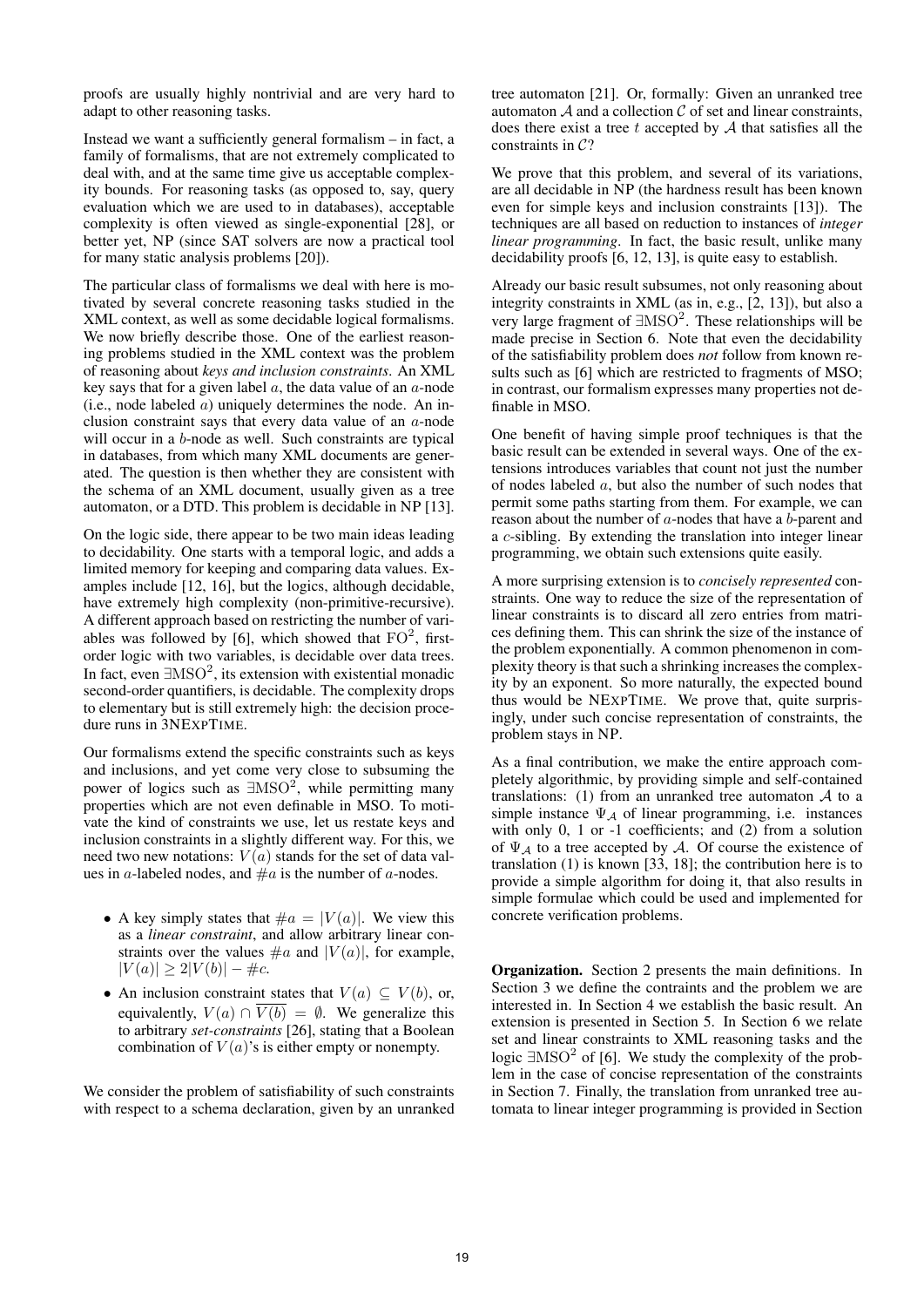8. Some proofs are only sketched, or completely omitted, they will be available in the journal version.

#### 2. PRELIMINARIES

Trees and automata. We start with the standard definitions of unranked finite trees and logics and automata for them. An unranked finite tree domain is a prefix-closed finite subset D of  $\mathbb{N}^*$  (words over  $\mathbb{N}$ ) such that  $v \cdot i \in D$  implies  $v \cdot j \in D$  for all  $j < i$  and  $v \in \mathbb{N}^*$ . Given a finite labeling alphabet  $\Sigma$ , a  $\Sigma$ -labeled unranked tree is a structure  $\langle D, E_{\downarrow}, E_{\rightarrow}, \{a(\cdot)\}_{a \in \Sigma} \rangle$ , where

- $D$  is an unranked tree domain,
- $E_{\perp}$  is the child relation:  $(v, v \cdot i) \in E_{\perp}$  for  $v \cdot i \in D$ ,
- $E_{\rightarrow}$  is the next-sibling relation:  $(v \cdot i, v \cdot (i+1)) \in E_{\rightarrow}$ for  $v \cdot (i + 1) \in D$ , and
- the  $a(\cdot)$ 's are labeling predicates, i.e. for each node v, exactly one of  $a(v)$ , with  $a \in \Sigma$ , is true.

The label of the node v in t will be denoted by  $\ell ab_t(v)$ , and the domain  $D$  is denoted by  $Dom(t)$ .

Let r be a designated symbol in  $\Sigma$ . We assume that the root of the tree (i.e., the empty word) is labeled  $r$ , and no other node is labeled r. (This is not a restriction as we can always put a new root with a given label.)

An *unranked tree automaton* [10, 32] over Σ-labeled trees is a tuple  $\mathcal{A} = (Q, \Sigma, \delta, F)$ , where Q is a finite set of states,  $F \subseteq Q$  is the set of final states, and  $\delta: Q \times \Sigma \to 2^{(Q^*)}$ is a transition function; we require that  $\delta(q, a)$ 's be regular languages over Q for all  $q \in Q$  and  $a \in \Sigma$ .

A run of A over a tree t is a function  $\rho_A : \textsf{Dom}(t) \to Q$  such that for each node v with n children  $v \cdot 0, \ldots, v \cdot (n-1)$ , the word  $\rho_A(v \cdot 0) \cdots \rho_A(v \cdot (n-1))$  is in the language  $\delta(\rho_{\mathcal{A}}(v), \ell ab_t(v)).$  Of course, for a leaf v labeled a this means that  $v$  could be assigned state  $q$  iff the empty word  $\epsilon$  is in  $\delta(q, a)$ . A run is accepting if  $\rho_{\mathcal{A}}(\epsilon) \in F$ , i.e., if the root is assigned an accepting state. A tree t is accepted by  $A$ if there exists an accepting run of  $A$  on  $t$ . The set of all trees accepted by A is denoted by  $\mathcal{L}(\mathcal{A})$ .

Data trees. In a data tree, besides carrying a label from the finite alphabet  $\Sigma$  each non-root node also carries a data value from some countably infinite data domain (to be concrete, we assume it to be  $\mathbb N$ ). For a node v of a data tree t, labeled with a symbol  $a \in \Sigma - \{r\}$ , the assigned data value is denoted by  $\operatorname{val}_t(v)$ . We also denote the set of all data values assigned to a-nodes by  $V_t(a)$ . That is,  $V_t(a) = \{ val_t(v) | \, \ell ab_t(v) = a \}.$ 

Note that we assume  $V_t(r) = \emptyset$  (i.e., no data value assigned to the root). This is done for convenience and is not a restriction, as one can always add a new root without a data value.

Integer linear programming and Presburger formulae. Recall that an instance of integer linear programming con-

sists of an  $m \times k$  integer matrix **A** and a vector  $\mathbf{b} \in \mathbb{Z}^m$ . The question is whether there is a k-vector  $\bar{v}$  over integers such that  $A\bar{v} > b$ .

The problem is well-known to be NP-complete. It is NPhard even when entries are restricted to be 0s and 1s. Membership in NP follows from the fact that if  $A\bar{v} > b$  has an integer solution, then there is one in which all entries are bounded by  $(ak)^{p(m)}$ , where a is the maximum absolute value that occurs in **A** and **b**, and  $p$  is a polynomial [27].

We also consider existential Presburger formulae, i.e., firstorder formulae over the structure  $\langle \mathbb{Z}, +, 0, 1, \langle \rangle$ . Such formulae can always be converted to formulae of the form

$$
\varphi(\bar{x}) = \exists \bar{y} \, \text{PBC}(\mathbf{A}_i \bar{v}_i \ge \mathbf{b}_i), \tag{1}
$$

where PBC means a positive Boolean combination, and each  $A_i\bar{v}_i \geq \mathbf{b}_i$  is an instance of integer linear programming with variables  $\bar{v}_i$  coming from  $\bar{x}, \bar{y}$ . Whenever we refer to existential Presburger formulae, we assume that they are in the form (1). We also only work with non-negative integers for  $\bar{x}$  and  $\bar{y}$ , so we always assume that all the conditions  $x_j \geq 0, y_l \geq 0$  are included in formulae. However, it is to be noted that the entries in  $A_i$  and  $b_i$  can be negative.

Notice that we occasionally use conditions such as  $x > 0$  or  $x + y \leq b$ , or  $x = y$ , but these are easily put in the form (1) by changing them to  $x \ge 1$ , or  $-x - y \ge -b$ , or the conjunction of  $x \geq y$  and  $y \geq x$ , respectively.

Satisfiability of existential Presburger formulae is known to be in NP. This follows from the bound of [27]. If we have a witness  $(\bar{x}, \bar{y})$  for  $\varphi$  of the form (1), then it does so by making some of the  $A_i\bar{v}_i \geq \mathbf{b}_i$  true. Using the bound of [27], we see that no matter which combination of these instances of linear integer programming makes the formula true, there is a witness that will require only polynomially many bits in terms of the size of the formula. This implies the NP bound.

# 3. CONSTRAINTS AND THE SATISFIA-BILITY PROBLEM

In this section we give the precise definitions of set and linear constraints, and state the main satisfiability problem.

Set constraints. Recall that  $\Sigma$  is the labeling alphabet with a special symbol r for the root. *Data-terms* (or just terms) are given by the grammar

 $\tau := V(a) | \tau \cup \tau | \tau \cap \tau | \overline{\tau}$  for  $a \in \Sigma - \{r\}.$ 

The semantics  $[\![\tau]\!]_t$  is defined with respect to a data tree t:

- $[V(a)]_t = V_t(a);$
- $\bullet \ \llbracket \tau_1 \cap \tau_2 \rrbracket_t = \llbracket \tau_1 \rrbracket_t \cap \llbracket \tau_2 \rrbracket_t;$
- $[\![\tau_1 \cup \tau_2]\!]_t = [\![\tau_1]\!]_t \cup [\![\tau_2]\!]_t;$
- $\llbracket \overline{\tau} \rrbracket_t = V_t \llbracket \tau \rrbracket_t;$

where  $V_t = \bigcup_{a \in \Sigma - \{r\}} V_t(a)$  is the set of data values found in the data tree  $t$ .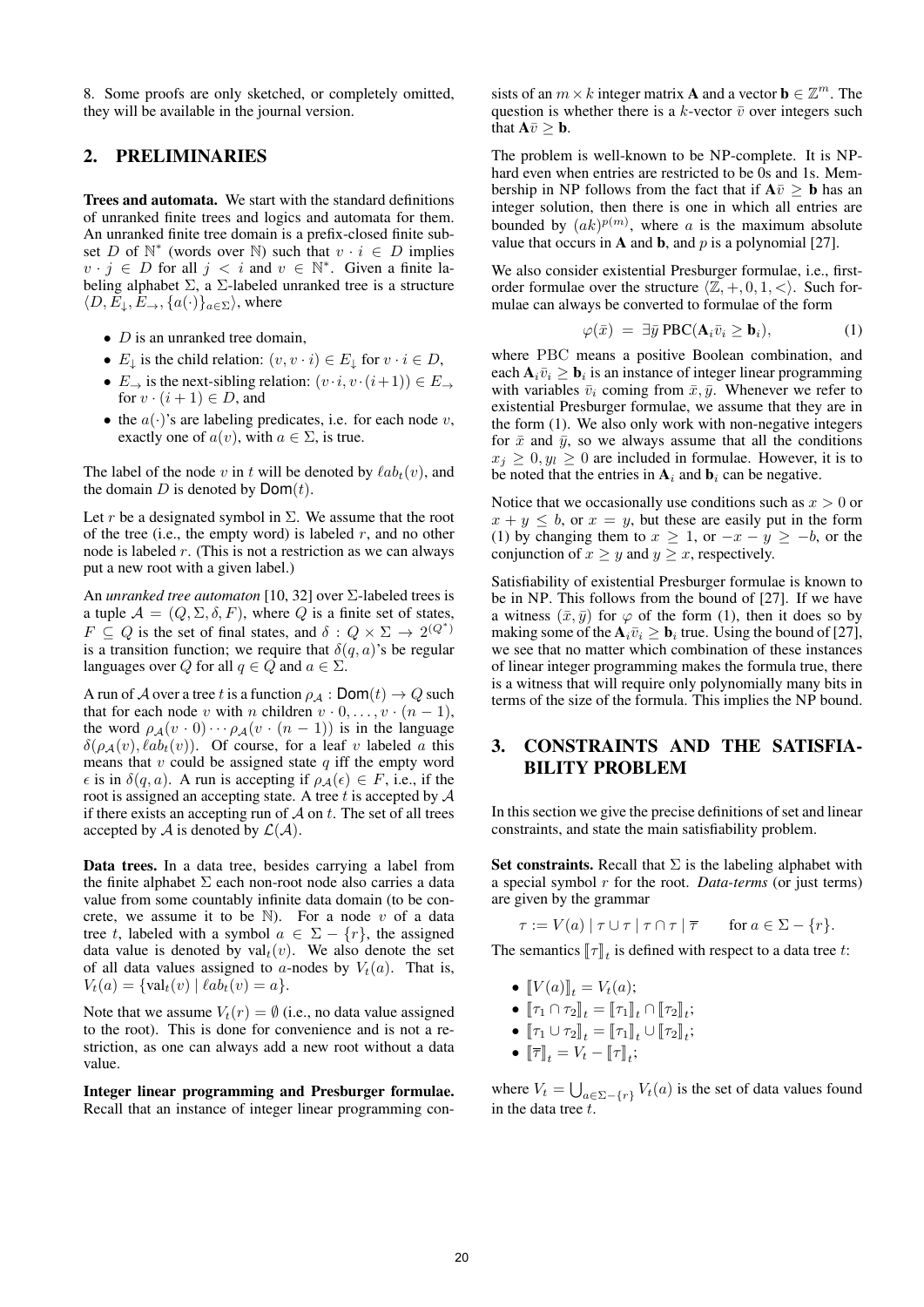A *set constraint* is either  $\tau = \emptyset$  or  $\tau \neq \emptyset$ , where  $\tau$  is a term. A tree t satisfies  $\tau = \emptyset$ , written as  $t \models \tau = \emptyset$ , iff  $[\![\tau]\!]_t = \emptyset$ (and likewise for  $\tau \neq \emptyset$ ).

Note that set constraints  $\tau_1 \subseteq \tau_2$  and  $\tau_1 \subset \tau_2$  can be similarly defined, but they are easily expressible with the emptiness constraints (e.g.,  $\tau_1 \subseteq \tau_2$  means that  $\tau_1 \cap \overline{\tau_2}$  is empty).

In particular, the inclusion constraint from the introduction is an example of a set constraint: to say that all data values of a-nodes occur as data values of b-nodes, we write  $V(a) \cap$  $\overline{V(b)} = \emptyset.$ 

**Linear data constraints.** Fix variables  $x_a$  for each  $a \in \Sigma$ and  $z_S$  for each  $S \subseteq \Sigma - \{r\}$ . Linear data constraints are linear constraints over these variables.

The interpretation of  $x_a$  is  $\#a(t)$  – the number of a-nodes in t. The interpretation of  $z<sub>S</sub>$  is the cardinality of the set

$$
[S]_t = \bigcap_{a \in S} V_t(a) \cap \bigcap_{b \notin S} \overline{V_t(b)}.
$$

That is,  $[S]_t$  contains data values which are found among anodes for all  $a \in S$  but which are not attached to any b-nodes for the label  $b \notin S$ . Note that the sets  $[S]_t$ 's are disjoint, and that

$$
V_t(a) = \bigcup_{S \text{ such that } a \in S} [S]_t.
$$

This gives us much more information that just the number of data values in a-nodes,  $|V_t(a)|$ , which is simply

$$
|V_t(a)| = \sum_{S \text{ such that } a \in S} z_S.
$$

For instance, with such constraints we can reason about data values that occur in  $a$ - and  $c$ -nodes but do not occur in  $b$ nodes: the number of those is simply  $\sum \{z_S | a, c \in S, b \notin \}$  $S$ .

Notice that key constraints from the introduction are examples of linear data constraints; that the data values of  $a$ -nodes form a key is that the number of a-nodes, which is  $x_a$ , is equal to the number of data values found in the  $a$ -nodes, which is  $|V_t(a)|$ . It is expressible by the linear constraint:

$$
x_a = |V_t(a)| = \sum_{S \text{ such that } a \in S} z_S.
$$

We shall view linear data constraints as an instance of integer linear programming. If  $\Sigma = \{a_1, \ldots, a_\ell\}$  and  $S_1, \ldots, S_k$ is an enumeration of nonempty subsets of  $\Sigma - \{r\}$  (thus  $k = 2^{|\Sigma|-1} - 1$ , then a set of m linear data constraints is  $A\overline{v} \geq b$ , where A is an  $m \times (\ell + k)$ -matrix over Z and  $\mathbf{b} \in \overline{\mathbb{Z}}^m$ . It is satisfied in a data tree t if it is true when v is interpreted as the vector

$$
(\#a_1(t),\ldots,\#a_\ell(t),|[S_1]_t|,\ldots,|[S_k]_t|).
$$

**Satisfiability problem.** Let  $C$  denote a collection of set and linear data constraints. If a tree  $t$  satisfies all the constraints

in C, we write  $t \models C$ . We study the following satisfiability problem.

| PROBLEM:         | SAT(A, C)                                  |
|------------------|--------------------------------------------|
| INPUT:           | an unranked tree automaton $\mathcal{A}$ : |
|                  | a collection $C$ of set and                |
|                  | linear data constraints                    |
| <b>OUESTION:</b> | is there a tree t accepted by $A$          |
|                  | such that $t \models C$ ?                  |
|                  |                                            |

The problem of consistency of XML constraints and schemas [2, 13] is a special instance of this problem. We shall later see that other problems related to XML constraints, as well as a large fragment of the two-variable logic can be formulated as special cases of  $SAT(A, C)$ . Moreover,  $SAT(A, C)$  includes many instances that cannot even be formulated in MSO, which is the logic that typically subsumes XML reasoning tasks (for example, the linear constraint which states that  $\#a(t) > 2 \cdot \#b(t)$  is not expressible in MSO, but is a simple linear data constraint  $x_a > 2x_b$ ).

#### 4. DECIDING SATISFIABILITY

We shall now prove the decidability of  $SAT(A, C)$  problem. In our first result, we assume a simple way of measuring the size of the input:

- For the automaton  $A$ , we take the size of the transition table, where each transition  $\delta(q, a)$  is represented by an NFA (or by a regular expression, since an NFA can be computed from it in polynomial time).
- The size of each set constraint  $\tau \{ =, \neq \} \emptyset$  is measured as the size of the parse-tree for the term  $\tau$ .
- The size of the linear data constraints  $A\bar{v} \geq b$  is the sum of sizes of A and b, with numbers represented in binary.

THEOREM 4.1. *The problem*  $SAT(A, C)$  *is solvable in* NP*.*

Before proving this result, we give a couple of remarks. First, hardness for NP has been known, as it easily follows from the hardness result for XML keys and foreign keys in [13] and many other proofs can be adapted as well. In this result the most important task is to prove the upper bound, showing that reasoning tasks have acceptable complexity.

Second, extending the class of linear constraints by adding multiplication leads to the immediate loss of decidability, as Hilbert's 10th problem can be trivially encoded. This remains undecidable even for quadratic equations. On the other hand, if we extend the class of linear constraints to *Prequadratic Diophantine Equation*, where in addition to linear constraint, constraints such as  $x_i \leq x_j x_k$  are allowed, it becomes decidable in NEXPTIME [15].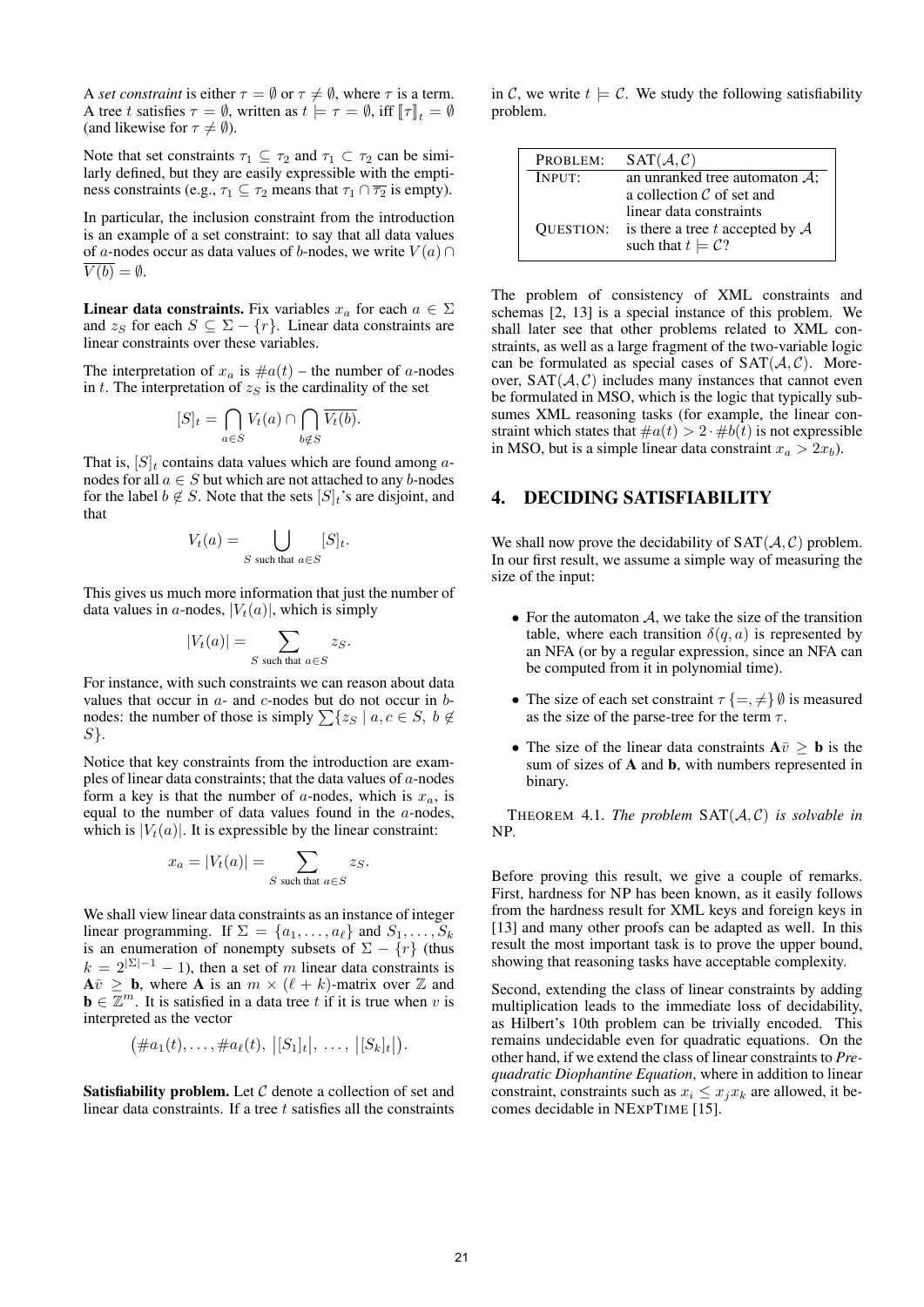**Proof of Theorem 4.1.** Let  $\Sigma = \{a_1, \ldots, a_n\}$  and  $S_1, \ldots, S_k$  be the enumeration of non-empty subsets of  $\Sigma - \{r\}$ . We fix the vectors  $\bar{x} = (x_{a_1}, \dots, x_{a_n})$  and  $\bar{z}=(z_{S_1},\ldots,z_{S_k}).$ 

We first show how to express set constraints in terms of linear data constraints. For a term  $\tau$ , we define a family  $\mathbb{S}(\tau)$ of subsets of  $\Sigma$  as follows.

- If  $\tau = V(a)$ , then  $\mathbb{S}(\tau) = \{S \mid a \in S \text{ and } S \subseteq$  $\Sigma - \{r\}\}.$
- If  $\tau = \overline{\tau}_1$ , then  $\mathbb{S}(\tau) = 2^{\Sigma \{r\}} \mathbb{S}(\tau_1)$ .
- If  $\tau = \tau_1 \star \tau_2$ , then  $\mathbb{S}(\tau) = \mathbb{S}(\tau_1) \star \mathbb{S}(\tau_2)$ , where  $\star$  is ∩ or ∪.

It follows immediately that for every data tree  $t$ , we have  $[\![\tau]\!]_t = \bigcup_{S \in \mathcal{S}(\tau)} [S]_t$ . Recall that the sets  $[S]_t$ 's are disjoint. Hence, the set constraint  $\tau = \emptyset$  can be expressed as a linear data constraint  $\sum_{S \in \mathbb{S}(\tau)} z_S = 0$ . Similarly,  $\tau \neq \emptyset$  can be expressed as  $\sum_{S \in \mathcal{S}(\tau)} z_S \geq 1$ . Since the size of linear constraints is exponential in  $\Sigma$ , this transformation is polynomial in the size of the whole input.<sup>1</sup> Hence, from now on, we can assume that the set C is of the form  $\mathbf{A}(\bar{x}, \bar{z}) \geq \mathbf{b}$ , and thus is given by a quantifier-free Presburger formula  $\psi_c(\bar{x}, \bar{z})$ .

Next, we convert automata into linear constraints. In [33] it is shown that given a context free grammar  $G$ , whose terminals are  $a_1, \ldots, a_n$ , one can construct in polynomial time an existential Presburger formula  $\varphi_G(x_1, \ldots, x_n)$  such that  $\varphi_G(m_1, \ldots, m_n)$  holds if and only if there exists a word  $w \in \mathcal{L}(G)$  such that  $\#a_1(w) = m_1, \ldots, \#a_n(w) = m_n$ , where  $\#a_i(w)$  denotes the number of occurrences of  $a_i$  in the word  $w$ . Then, in [18] it is observed that the method can be extended to ranked tree automata. Since unranked tree automata can be easily converted to ranked tree automata with additional new symbol, we can construct the existential Presburger formula  $\varphi_A(x_1,\ldots,x_n)$  for unranked tree automaton  $A$ , with one extra existential quantifier for the new symbol<sup>2</sup>. Hence, we have:

LEMMA 4.2. (See also Section 8.) *Given an unranked tree automaton A*, *over alphabet*  $\Sigma = \{a_1, \ldots, a_n\}$ , *one can construct in polynomial time an existential Presburger formula*  $\varphi_A(x_1, \ldots, x_n)$  *such that if*  $w \in \mathcal{L}(\mathcal{A})$ *, then*  $\varphi_{\mathcal{A}}(\#a_1(w), \ldots, \#a_n(w))$  *holds; and conversely, if*  $\varphi_{\mathcal{A}}(m_1, \ldots, m_n)$  *holds, then there exists a tree*  $t \in \mathcal{L}(\mathcal{A})$ *such that*  $\#a_1(t) = m_1, \ldots, \#a_n(t) = m_n$ .

Going back to the proof of Theorem 4.1, we introduce additional variables  $v_a$  for each  $a \in \Sigma - \{r\}$ . The intended meaning of  $v_a$  is the cardinality of  $V_t(a)$ . Let  $\bar{v}$  be the vector  $(v_{a_1}, \ldots, v_{a_n})$ . We next define two formulae that ensure proper interaction between  $\psi_c$  and  $\varphi_A$ . First,

$$
\chi(\bar{v}, \bar{x}, \bar{z}) = \bigwedge_{a \in \Sigma - \{r\}} (v_a = \sum_{a \in S} z_S) \wedge (v_a \le x_a)
$$

states the expected conditions on these variables, given their intended interpretations. Second,

$$
\chi'(\bar{v}, \bar{x}) = \bigwedge_{a \in \Sigma - \{r\}} (x_a = 0 \lor v_a > 0)
$$

ensures that if a-nodes exist (i.e.,  $x_a > 0$ ), then at least one data value is found in the a-nodes.

We now consider a Presburger formula  $\Psi_{(A,C)}(\bar{x}, \bar{z})$ 

$$
\exists \bar{v} \ (\psi_{\mathcal{C}}(\bar{x},\bar{z}) \wedge \varphi_{\mathcal{A}}(\bar{x}) \wedge \chi(\bar{v},\bar{x},\bar{z}) \wedge \chi'(\bar{x},\bar{z})).
$$

To convert  $\Psi_{(\mathcal{A},\mathcal{C})}(\bar{x},\bar{z})$  into the form (1), we simply move all the existential quantifier in  $\varphi_{\mathcal{A}}(\bar{x})$  to the front. Each atomic predicate inside  $\Psi_{(\mathcal{A},\mathcal{C})}(\bar{x},\bar{z})$  can then be viewed as an instance of integer linear programming  $A\bar{y}_i \geq b_i$ .

LEMMA 4.3. *Given tuples of non-negative integers*  $\bar{n} = (n_a)_{a \in \Sigma}$  and  $\bar{m} = (m_S)_{S \subseteq \Sigma - \{r\}}$ , the formula  $\Psi_{(A,C)}(\bar{n},\bar{m})$  *holds iff there exists a data tree t accepted by* A *such that*

\n- $$
1. n_a = \#a(t)
$$
 for each  $a \in \Sigma - \{r\}$ ;
\n- $m_S = |[S]_t|$  for each  $S \subseteq \Sigma - \{r\}$ ;
\n- $s. t \models C$ .
\n

PROOF. The "if" part is immediate from the construction of  $\Psi_{(\mathcal{A},\mathcal{C})}$ . We prove the "only if" direction. Suppose  $\Psi(\bar{n}, \bar{m})$  holds. That is, there exists a witness  $\bar{v}$  such that

$$
\varphi_{\mathcal{C}}(\bar{n}, \bar{m}) \wedge \varphi_{\mathcal{A}}(\bar{n}) \wedge \chi(\bar{v}, \bar{n}, \bar{m}) \wedge \chi'(\bar{n}, \bar{m})
$$
 holds.

Since  $\varphi_A$  holds, by Lemma 4.2, there exists a tree  $t \in \mathcal{L}(\mathcal{A})$ such that  $(\#a_1(t), \ldots, \#a_n(t)) = \bar{n}$ .

Now we show how to assign data values to the nodes in the tree t so that in the resulting data tree t' we have  $m<sub>S</sub>$  =  $|[S]_{t'}|$ , for every  $S \subseteq \Sigma - \{r\}$ . Let  $K = \sum_{S \subseteq \Sigma - \{r\}} m_S$ , and we shall use the set  $\{1, \ldots, K\}$  as the data values. Let

$$
\xi: \{1, \ldots, K\} \mapsto 2^{\Sigma - \{r\}} - \emptyset
$$

be a function satisfying  $|\xi^{-1}(S)| = m_S$ , for each  $S \subseteq \Sigma$  –  $\{r\}$ . The witness for  $\bar{v}$  is  $(\sum_{a_2 \in S} m_S, \dots, \sum_{a_n \in S} m_S)$ .

The data tree  $t'$ The data tree  $t'$  is obtained by letting  $V_{t'}(a)$  be  $\bigcup_{a \in S} \xi^{-1}(S)$ . This is possible since  $\chi(\bar{v}, \bar{n}, \bar{m})$  holds as  $\sum_{a \in S} |\xi^{-1}(S)| = v_a \leq \#a(t) = n_a$ . By definition of the function  $\xi$ , we obtain that  $[S]_{t'} = \xi^{-1}(S)$ , thus,  $|[S]_{t'}| = m_s$ , for each  $S \subseteq \Sigma - \{r\}$ . This proves the lemma.  $\Box$ 

We now have an NP algorithm for  $SAT(A, C)$ : in polynomial time we construct the formula  $\Psi_{(A,C)}(\bar{x}, \bar{z})$  and then check for its satisfiability. It runs in NP, and Lemma 4.3 implies that it solves  $SAT(A, C)$ .

We shall see in the next section that our algorithm for  $SAT(\mathcal{A}, \mathcal{C})$  gives some results obtained by using much harder techniques (such as reasoning about constraints in XML), and comes very close to giving us results obtained by *considerably much harder* techniques (like the results of [6]). The simpler structure of the proof will lead to some extensions that otherwise would have been very hard to obtain.

<sup>&</sup>lt;sup>1</sup>In Section 7 when we look at the concise representations of the input, we will need a more refined technique for eliminating set constraints.

<sup>&</sup>lt;sup>2</sup>We shall present a more thorough construction in Section 8.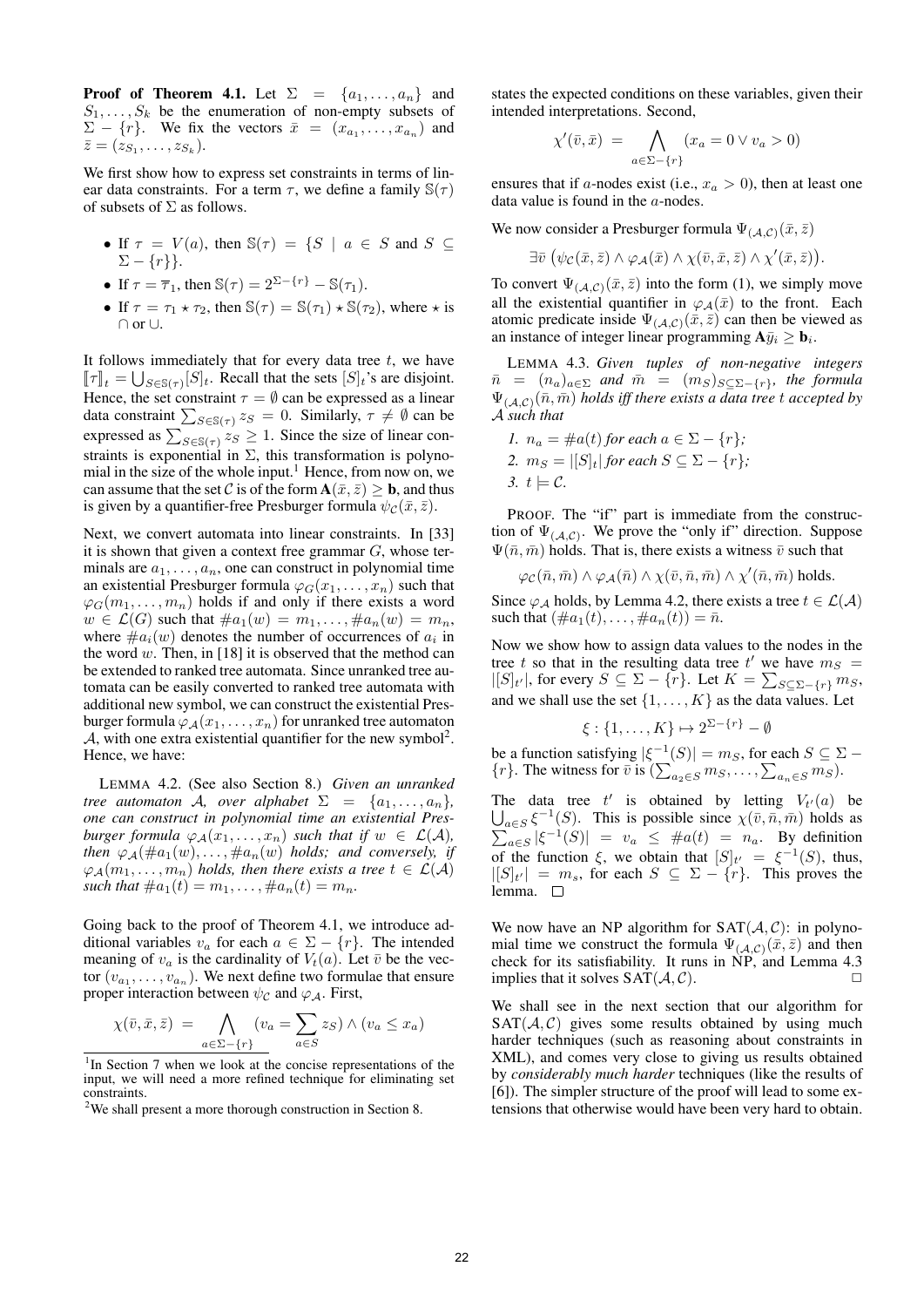# 5. AN EXTENSION: COMPLEX PROPER-TIES OF NODES

We now demonstrate how the simple structure of the proof lets us obtain extensions for the main reasoning task almost effortlessly.

So far we were counting numbers of nodes  $\#a(t)$  – i.e., nodes labeled a. Checking whether a node is labeled a is a simple property expressed by a fixed MSO (in fact, by an atomic FO) formula with one free variable. We now show that we can count sets of nodes expressed by arbitrary fixed MSO formulae and use them in linear constraints.

More precisely, let  $\pi(x)$  be an MSO formula with one free first-order variable in the usual vocabulary of unranked trees, that is,  $E_{\perp}, E_{\rightarrow}$ , and  $a(\cdot)_{a \in \Sigma}$  for child and next-sibling edges and labeling predicates. These formulae select nodes in trees. We let  $\#\pi(t)$  be the cardinality of the set of nodes in t that satisfy  $\pi$ .

Using our proof, we can extend the decidability result to constraints that include "counting" the number of nodes output selected by such formulae  $\pi(x)$ . Note that unary MSO subsumes many XML formalisms, for example node formulae of XPath (or even conditional XPath).

If  $\Pi = {\pi_1(x), \ldots, \pi_s(x)}$  is collection of such MSO formulae, then we refer to Π-linear constraints: these are linear constraints over the usual variables  $x_a$ 's and  $z_s$ 's, as well as  $w_{\pi_i}$ 's, interpreted as  $\#\pi_i(t)$ . We then deal with the problem  $\Pi$ -SAT( $A, C$ ): its input is an automaton A and a collection  $\mathcal C$  of set and  $\Pi$ -linear constraints, and the question is whether these are satisfiable.

Our proof immediately implies that the problem is decidable:

COROLLARY 5.1. *The problem* Π*-*SAT(A, C) *is decidable.*

PROOF. We can embed the formulae  $\pi_1, \ldots, \pi_s$  into the automaton  $A$  and check the existence of a tree over the alphabet  $\Sigma \times 2^{\Pi}$ , where *(i)* its  $\Sigma$  projection is accepted by A and *(ii)* for each node labeled with  $(a, P) \in \Sigma \times 2^{\Pi}$ , a formula  $\pi$  is satisfied iff  $\pi \in P$  is satisfied. The linear constraints in C over the variables  $x_a$ 's and  $z_s$ 's can be easily converted into the variables  $x_{a,P}$ 's and  $z_T$ , where  $P \subseteq 2^{\Pi}$ and  $T \subseteq (\Sigma \times 2^{\Pi}).$ 

The complexity of  $\Pi$ -SAT $(A, C)$  of course depends on how the formulae  $\pi_1, \ldots, \pi_n$  are given. If they are given as MSO formulae, then it is immediately known that the complexity is non-elementary. But these formulae are also captured by the *query automata* of [24]: these are automata that also select nodes in their accepting runs. With query automata, the complexity drops to NEXPTIME, and in some cases to NP.

COROLLARY 5.2. *1. If the formulae in* Π *are given as query automata, then* Π*-*SAT(A, C) *is decidable in* NEXPTIME*.*

*2. Moreover, it is decidable in* NP *if* Π *is fixed, or even if for each symbol*  $a \in \Sigma$  *the number of formulae*  $\pi_i(x)$ *which can be true in* a*-nodes is fixed.*

PROOF. Item (1) is straightforward, as the nonelementary blow-up for  $SAT(\mathcal{A}, \mathcal{C})$  occurs in translating the MSO formulae to query automata. However, the blow-up from NP (complexity of  $SAT(\mathcal{A}, \mathcal{C})$ ) to NEXPTIME occurs when moving from the alphabet  $\Sigma$  to  $\Sigma \times 2^{\Pi}$ . Thus, if  $\Pi$  is fixed, then the complexity remains in NP.

Moreover, if for each symbol  $a \in \Sigma$  the number of formulae  $\pi_i(x)$  which can be true in a-nodes is fixed, we do not need to move to the alphabet  $\Sigma \times 2^{\Pi}$ . We can stay in the alphabet Σ, and embed each  $π ∈ Π$  inside the automaton  $A$ . The automaton A can remember the fixed number of nodes that satisfy  $\pi$  and verify that indeed such is the case. This way we avoid the exponential blow-up and remains in NP.  $\Box$ 

While converting from MSO to query automata is nonelementary, for some other formalisms that complexity is much lower: for example, [19] shows how to convert conditional-XPath to query automata in single-exponential time.

## 6. COMPARISON WITH OTHER FOR-MALISMS

We now show how the satisfiability problem  $SAT(\mathcal{A}, \mathcal{C})$  relates to reasoning tasks for XML with data.

## 6.1 XML constraints

As we already noticed, keys and inclusion constraints, studied extensively in the XML context (and included in the standards) are modeled with set and linear constraints. A simple key, saying that data values determine a-nodes, is a linear constraint  $x_a = \sum_{a \in S} z_s$ , and an inclusion constraint saying that data values of  $a$ -nodes occur as data values of  $b$ nodes is  $V(a) \cap \overline{V(b)} = \emptyset$ . Similarly, one can handle *denial constraints*, often used in dealing with inconsistent data. An example of a denial constraint is saying that the same data value cannot appear in both an  $a$ -node and a  $b$ -node; this is expressible as  $V(a) \cap V(b) \neq \emptyset$ .

Our result implies that the satisfiability problem for key, inclusion, and denial constraints wrt an automaton is solvable in NP. Note however that to express a key as a linear constraint one needs exponentially many (in  $\Sigma$ ) variables  $z_S$ , while we can compactly encode keys simply by letters involved in them, requiring  $\log |\Sigma|$  bits instead. It turns out that this does not change the bound for keys and inclusion constraints; our proof can easily be adjusted to show:

COROLLARY 6.1. *The satisfiability problem for key (encoded by* log |Σ| *bits) and inclusion constraints wrt an automaton is solvable in* NP*.*

PROOF. Let A be an automaton over the alphabet  $\Sigma$ and let  $C$  be a collection of keys and inclusion constraints,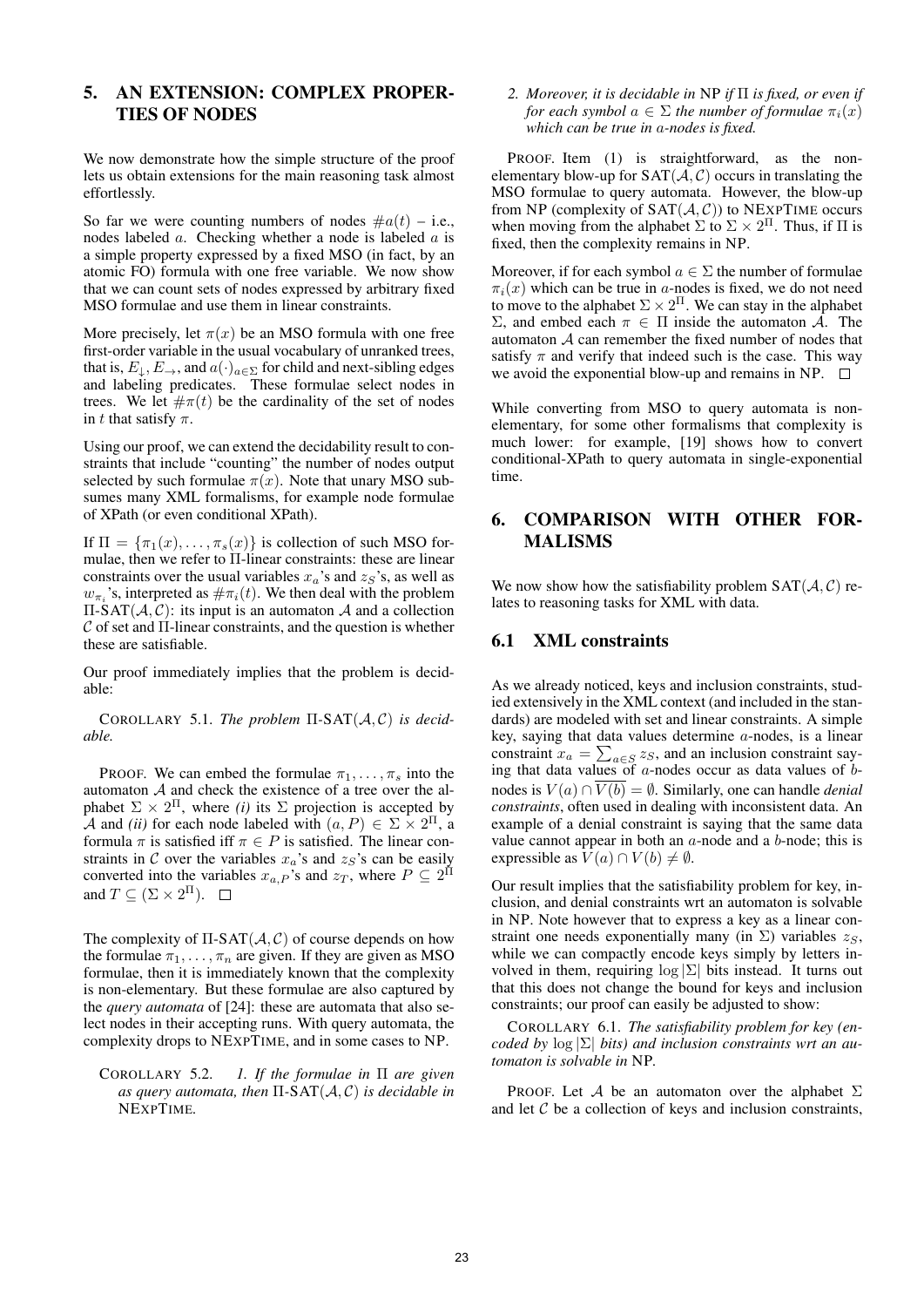where elements of C are written as  $V(a) \mapsto a$  (for keys) and  $V(a) \subseteq V(b)$  (for inclusion constraints). Let  $\Sigma =$  ${a_1, \ldots, a_n}.$ 

Our algorithm to decide whether there exists a data tree  $t \in$  $\mathcal{L}(\mathcal{A})$  such that  $t \models \mathcal{C}$  works as follows.

- 1. Construct the existential Presburger formula  $\varphi_{\mathcal{A}}(x_1, \ldots, x_k)$  for the automaton A according to Lemma 4.2.
- 2. Let  $\varphi_{\mathcal{C}}(x_1,\ldots,x_k)$  be the formula:  $\exists v_1\cdots\exists v_k$

$$
\bigwedge_i v_i \leq x_i \quad \land \quad \bigwedge_i (v_i = 0 \leftrightarrow x_i = 0)
$$
\n
$$
\bigwedge_{V(a_i) \mapsto a_i \in \mathcal{C}} v_i = x_i \bigg) \land \bigg( \bigwedge_{V(a_i) \subseteq V(a_j) \in \mathcal{C}} v_i \leq v_j \bigg).
$$
\n3. Let  $\varphi_{\mathcal{A},\mathcal{C}}(x_1,\ldots,x_k) := \varphi_{\mathcal{A}}(x_1,\ldots,x_k) \land \varphi_{\mathcal{C}}(x_1,\ldots,x_k).$ 

Test the satisfiability of  $\varphi_{A,C}(x_1,\ldots,x_k)$ .

Note that here we do not use the variables  $z_S$ 's.

We claim that for each data tree  $t, t \in \mathcal{L}(\mathcal{A})$  and  $t \models \mathcal{C}$  if and only if  $\varphi_{A,C}(\#a_1(t),\ldots,\#a_k(t))$  holds.

We start with the "only if" part. Let  $t \in \mathcal{L}(\mathcal{A})$  and  $t \models \mathcal{C}$ . That  $\varphi_{\mathcal{A}}(\#a_1(t), \ldots, \#a_k(t))$  follows from Lemma 4.2. To show that  $\varphi_c(\text{#}a_1(t), \ldots, \text{#}a_k(t))$  holds, we let the witnesses for each  $v_i$  as the cardinality  $|V_t(a_i)|$ , the number of data values found in the  $a_i$ -nodes in t. Then, it is straightforward to show that  $\varphi_c(\#a_1(t), \ldots, \#a_k(t))$  holds.

Now we show the "if" part. Suppose  $\varphi_{A,C}(n_1,\ldots,n_k)$ holds. By Lemma 4.2, there exists a tree  $t \in \mathcal{L}(\mathcal{A})$  such that for each  $a_i \in \Sigma$ ,  $n_i = \#a_i(t)$ . Let  $(m_1, \ldots, m_k)$  be the witness for  $(v_1, \ldots, v_k)$  that  $\varphi_c(x_1, \ldots, x_k)$  holds. We assign the values  $1, \ldots, m_i$  as data values for the  $a_i$ -nodes in t such that  $V_t(a_i) = \{1, \ldots, m_i\}$ , for each  $a_i \in \Sigma$ . Such assignment is always possible since  $m_i \leq \text{#a}_i(t)$ . That the keys and inclusion constraints in  $C$  are satisfied follows immediately from the constraints  $v_i = x_i$  and  $v_i \le v_j$ , respectively.  $\square$ 

This extends the results of [2, 13] which showed an NP bound for keys and a special form of inclusions (whose righthand-sides are keys as well); but in addition our proof is much more streamlined compared to the proofs there.

Furthermore, it is easy to extend these results to more complex constraints studied in the XML context. For example, consider key constraints given by regular expressions over Σ. Such a constraint  $V(e)$  → e, for a regular expression e, is satisfied in a tree  $t$  if nodes reachable from the root by following a path from e are uniquely determined by their data values. These constraints, common in XML schema specifications, are easily described by our formalism: one simply marks the nodes with states of an automaton for e, and uses the tree automaton  $A$  to ensure that the marking is correct.

#### 6.2 Two-variable logic

As mentioned already, out main result does *not* follow from the decidability of the two-variable existential monadic second-order logic over data trees [6]. We now shall make precise the relationship between the two formalisms. When we talk about logics over data trees, we view them as structures

$$
t = \langle D, E_{\downarrow}, E_{\rightarrow}, \{a(\cdot)\}_{a \in \Sigma}, \sim \rangle, \tag{2}
$$

which extend unranked trees with the binary predicate ∼ interpreted as  $v \sim v' \Leftrightarrow \text{val}_t(v) = \text{val}_t(v').$ 

The sentences of the logic  $\exists\text{MSO}^2$  are of the form  $\exists X_1 \ldots \exists X_m \psi$ , where  $\psi$  is an FO formula over the vocabulary extended with the unary predicates  $X_1, \ldots, X_m$  that uses only two variables,  $x$  and  $y$ . Every MSO sentence that does not mention data values is equivalent to an  $\exists\text{MSO}^2$  sentence. Other examples are keys (  $\forall x \forall y$   $(a(x) \land a(y) \land x \sim$  $y \rightarrow x = y$ ), inclusion constraints  $(\forall x \exists y \ (a(x) \rightarrow$  $b(y) \wedge x \sim y$ )), and denial constraints ( $\forall x \forall y$   $(a(x) \wedge b(y) \rightarrow$  $\neg(x \sim y))$ ).

It was shown in [6] that every  $\exists\text{MSO}^2$  formula over data trees is equivalent to a formula

$$
\exists X_1 \ldots \exists X_k (\chi \wedge \bigwedge_i \varphi_i \wedge \bigwedge_j \psi_j)
$$

where

- 1.  $\chi$  describes a behavior of an automaton that can make "local" data comparisons (i.e., whether a data value in a node is equal/not equal the data value of its parent, left- or right-sibling);
- 2. each  $\varphi_i$  is of the form  $\forall x \forall y (\alpha(x) \land \alpha(y) \land x \sim y \rightarrow y)$  $x = y$ , where  $\alpha$  is a conjunction of labeling predicates,  $X_k$ 's, and their negations; and
- 3. each  $\psi_j$  is of the form  $\forall x \exists y \; \alpha(x) \rightarrow (x \sim y \land \alpha'(y)),$ with  $\alpha$ ,  $\alpha'$  as in item 2.

If we extend the alphabet to  $\Sigma \times 2^k$  so that each label also specifies the family of the  $X_i$ 's the node belongs to, then formulae in items 2 and 3 can be encoded by constraints.

• Formulae in item 2 become conjunctions of keys and denial constraints over the extended alphabet. That is, it becomes a formula

$$
\forall x \forall y (\bigvee_{a \in \Sigma'} a(x) \land \bigvee_{a \in \Sigma'} a(y) \land x \sim y \to x = y),
$$

for some  $\Sigma' \subseteq \Sigma \times 2^k$ , which is equivalent to:

 $- a$  is a key for each  $a \in \Sigma'$ , and

$$
- V(a) \cap V(b) = \emptyset, \text{ for every } a, b \in \Sigma' \text{ and } a \neq b.
$$

• Formulae in item 3 become

$$
\forall x \exists y (\bigvee_{a \in \Sigma'} a(x) \to x \sim y \land \bigvee_{a \in \Sigma''} a(y)),
$$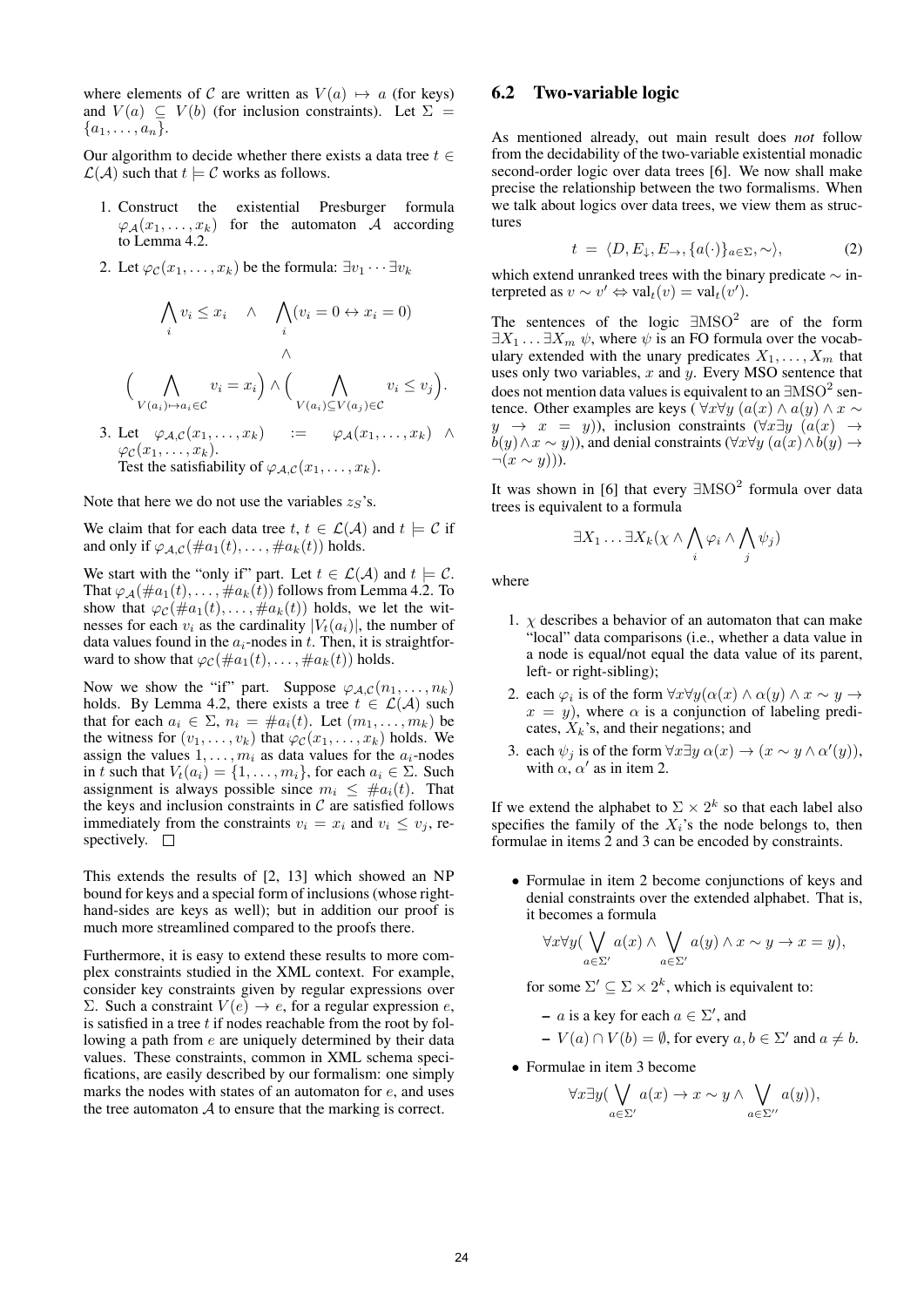for some  $\Sigma', \Sigma'' \subseteq \Sigma \times 2^k$ , which is equivalent to generalized inclusion constraints of the form

$$
\bigcup_{a \in \Sigma'} V(a) \subseteq \bigcup_{b \in \Sigma''} V(b),
$$

or, equivalently  $\bigcup_{a \in \Sigma'} V(a) \cap \bigcap_{b \in \Sigma''} V(b) = \emptyset$ .

Hence, [6] and our results imply the following.

- COROLLARY 6.2. (corollary of [6]) *Satisfiability of* ∃MSO<sup>2</sup> *formulae over data trees is equivalent to satisfiability of keys, denial constraints, and generalized inclusions constraints with respect to an automaton with local data comparisons.*
- (corollary of Theorem 4.1) *Satisfiability of keys, denial constraints, and generalized inclusions constraints with respect to an automaton is solvable in* NP*.*

While our main result and the decidability of  $\exists{\rm MSO}^2$  are incomparable, in essence we subsume ∃MSO<sup>2</sup> *minus the local data comparison* constraints. Note that our proof is conceptually much simpler than the 30+ page proof of [6] that goes via more than a dozen reductions. Unlike [6], we fail to capture local data comparisons in automata; on the other hand, we add many properties (e.g., linear constraints) which are not even expressible in MSO.

# 7. CONCISE REPRESENTATIONS OF THE SATISFIABILITY PROBLEM

Recall that we measure the size of the linear data constraints  $A\bar{v} \geq b$  as the sum of sizes of **A** and **b**, with numbers represented in binary.

This could be a rather inefficient way of representing linear constraints. Since the number of variables  $z_S$  in the constraints is  $2^{\lvert \Sigma \rvert - 1} - 1$ , we may achieve a more compact representation if only few of those variables are used in the constraints. Namely, we can safely disregard all the zerocolumns in A, and keep only the columns that correspond to variables actually used in constraints. This representation can be exponentially smaller than the full representation of the constraints (since  $\Sigma$  is a part of the input, we cannot achieve a smaller reduction even if there are no linear constraints).

We call this a *concise representation*, and consider the corresponding CONCISE-SAT $(A, C)$ : it is the same as the  $SAT(\mathcal{A}, \mathcal{C})$  problem before, except we use a concise representation of linear constraints.

It is a very common phenomenon in complexity theory that going to concise representation increases the complexity by an exponent; in fact doing so is a common way of getting NEXPTIME-complete problems from NP-complete problems. Of course given a concise representation of constraints, we can always convert it into the usual representation in at most exponential time, and then apply Theorem 4.1. This immediately tells us that CONCISE-SAT is in

NEXPTIME, and it is tempting to think that CONCISE-SAT is NEXPTIME-complete.

This, however, is not the case. Quite surprisingly, the concise representation does *not* increase the complexity of the problem. To show this, we need to design the decision procedure in a much more careful way.

THEOREM 7.1. *The problem* CONCISE-SAT $(A, C)$  *is solvable in* NP*.*

We now indicate where the proof of Theorem 4.1 falls short when we have concise representations. First, the transformation from set to linear constraints is polynomial in the number of variables  $z_S$ , i.e.,  $O(2^{|\Sigma|})$ . This did not cause problems before, but now we may not have all the variables  $z_S$ , so the input may be of the size  $O(|\Sigma|^k)$  for a fixed k. Then the algorithm for eliminating set constraints becomes exponential. Second, the introduction of new variables  $v_a$ for  $\sum_{a \in S \subseteq \Sigma} z_S$  used in the proof may likewise induce an exponential blow-up when considering concise representation.

The main aim is to show that *there exists a subset*  $\mathcal{Z} \subseteq 2^{\Sigma}$ *of polynomial size such that there exists a tree*  $t \in \mathcal{L}(\mathcal{A})$ and  $t \models C$  iff there exists a tree  $t' \in \mathcal{L}(\mathcal{A})$  and  $t' \models C$  and  $[S]_{t'} = \emptyset$ , for all  $S \notin \mathcal{Z}$ . For this we introduce another extension of the ILP problem.

We give the sketch of the proof in the following subsection. The full proof will be available in the full version.

## 7.1 Sketch of Proof of Theorem 7.1

Let  $\Sigma$  be a finite alphabet and  $\mathcal C$  is a collection of set and linear constraints. In the following we say that a term  $\tau \in \mathcal{C}$ if and only if C contains a set constraint of the form  $\tau = \emptyset$  or  $\tau \neq \emptyset$ . Similarly we say that a variable  $z_S \in \mathcal{C}$  if and only if there is a linear data constraint in  $\mathcal C$  that uses  $z_S$ . We denote by  $\Psi_{\text{lin}}(\mathcal{C})$  the set of linear data constraints found in  $\mathcal{C}$ .

DEFINITION 7.2 (C-FUNCTIONS). *Given an alphabet* Σ *and a collection* C *of data constraints, a* C*-function is a function*  ${\cal F}$  *from*  $\Sigma\cup\{\tau|\tau\in{\cal C}\}\cup\set{z_S|z_S\in{\cal C}}$  *to*  $2^\Sigma$  *such that:*

- *for each*  $a \in \Sigma$ *, either*  $\mathcal{F}(a) = \emptyset$  *or*  $a \in \mathcal{F}(a)$ *;*
- *for each*  $z_S \in C$ *, either*  $\mathcal{F}(z_S) = \emptyset$  *or*  $\mathcal{F}(z_S) = S$ *;*
- *for each constraint*  $\tau \neq \emptyset \in \mathcal{C}$ *, we have*  $\mathcal{F}(\tau) \in \mathbb{S}(\tau)$ *;*
- *for each constraint*  $\tau = \emptyset \in \mathcal{C}$ *, we have*  $\mathcal{F}(\tau) = \emptyset$  *and*  $Im(F) \cap \mathbb{S}(\tau) = \emptyset;$

*where*  $Im(F)$  *denotes the image of* F, and  $\mathbb{S}(\tau)$  *was defined in the proof of Proposition 8.4.*

The intuition of F is such that  $Im(F)$  is the desired set Z. Given a collection  $C$  of data constraints and a  $C$ -function  $\mathcal{F}$ , we call  $\Psi(\mathcal{C}, \mathcal{F})$  the system obtained from C by adding the following constraints to  $\Psi_{lin}(\mathcal{C})$ :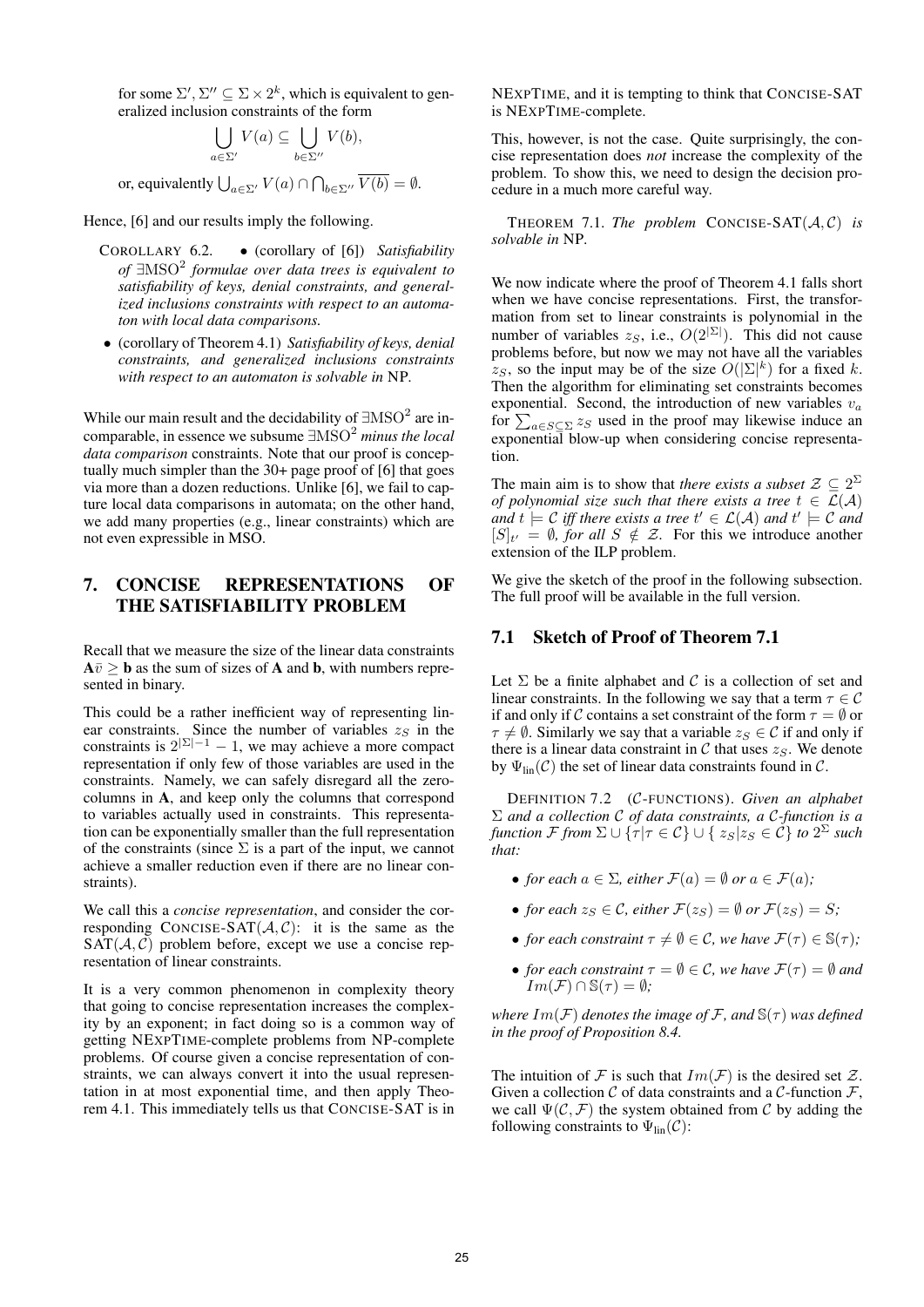| $z_S \geq 1$                              | for each $S \in Im(\mathcal{F}) - \emptyset$                            |
|-------------------------------------------|-------------------------------------------------------------------------|
| $x_a=0$                                   | for each $a \in \Sigma$ such that $\mathcal{F}(a) = \emptyset$          |
| $z_S=0$                                   | for each $z_S \in \mathcal{C}$ such that $\mathcal{F}(z_S) = \emptyset$ |
|                                           | $z_S \leq x_a$ for each $a \in \Sigma$ ;                                |
| $a \in S \in Im(\mathcal{F}) - \emptyset$ |                                                                         |

Notice that the size of  $\Psi(\mathcal{C}, \mathcal{F})$  is polynomial in the size of both  $\mathcal C$  and the alphabet  $\Sigma$ .

In the rest of the proof, all instances of ILP we refer to are instances over the variables  $x_a, z_S, v_a$ .

DEFINITION 7.3 (ILP UNDER C-CONDITION). *An instance of ILP problem under* C*-condition is given by an instance* Ψ *of ILP together with a collection* C *of data constraints. We say that it has a non-negative solution if there exists a* C*-function* F *such that the instance of ILP given by*  $\Psi$  *and*  $\Psi$ ( $F$ , $C$ ) has a non-negative solution.

We shall now state the two main lemmas from which Theorem 7.1 follows immediately. The proofs will be available in the full version.

LEMMA 7.4. *Checking whether an instance of ILP with* C*-condition has a non-negative solution can be done in* NP*.*

LEMMA 7.5. *Given an automaton* A *and a set* C *of data constraints in concise representation, one can construct, in polynomial time, an instance of ILP with* C*-condition so that there exists a tree*  $t \in \mathcal{L}(\mathcal{A})$  *such that*  $t \models \mathcal{C}$  *iff the instance of ILP with* C*-conditions has a non-negative solution.*

# 8. CONVERTING AUTOMATA TO PRES-BURGER FORMULA

To make our proof completely algorithmic, in this section we spell out the translation from automata to a Presburger formula defining Parikh images of trees, used as a black box (Lemma 4.2) in the proof of Theorem 4.1. Moreover, we also present an algorithm, that given a solution to the Presburger formula, constructs a tree accepted by the original automaton.

We recall that the Parikh image of a tree  $t$  over  $\Sigma = \{a_1, \ldots, a_n\}$  is an *n*-tuple Parikh $(t)$  =  $(\#a_1(t), \ldots, \#a_n(t))$ , and the Parikh image of a tree language L is  $\text{Parikh}(L) = \{\text{Parikh}(t) \mid t \in L\} \subseteq \mathbb{N}^n$ .

PROPOSITION 8.1. *There is a quadratic time algorithm that, given an unranked tree automaton* A *over*  $\Sigma$  = {a<sup>l</sup> , . . . , an}*, returns a formula*

$$
\varphi_{\mathcal{A}}(x_1,\ldots,x_n) = \exists \bar{y} \; \alpha(\bar{x},\bar{y})
$$

*of at most quadratic size such that*

- *if*  $t \in \mathcal{L}(\mathcal{A})$ *, then*  $\varphi_{\mathcal{A}}(\#a_1(t), \ldots, \#a_n(t))$  *holds; and conversely,*
- *if*  $\varphi_A(k_1,\ldots,k_n)$  *holds, then there exists a tree*  $t \in$  $\mathcal{L}(\mathcal{A})$  *such that*  $\#a_1(t) = k_1, \ldots, \#a_n(t) = k_n$

*and*  $\alpha$  *is a conjunction of formulae of the form:* 

- $A(\bar{x}, \bar{y}) \geq b$ , where all the entries of **A** and **b** are either 0 *or* 1 *or*  $-1$ *;*
- *formulae*  $(w = 0 \vee u \geq 1)$  *where*  $w, u$  *are variables among*  $\bar{x}, \bar{y}$ *; and*
- disjunctions  $\bigvee_i (w_i \geq 1 \wedge u_i = 1)$ , where  $w_i$ 's and  $u_i$ 's *are variables among*  $\bar{x}, \bar{y}$ *.*

*Moreover, from every solution*  $(k_1, \ldots, k_n)$  *and witness tuple*  $\bar{m}$  *such that*  $\alpha(k_1, \ldots, k_n, \bar{m})$  *holds, we can construct effectively a tree*  $t \in \mathcal{L}(\mathcal{A})$  *such that* Parikh $(t)$  =  $(k_1, \ldots, k_n)$ .

#### 8.1 Proof of Proposition 8.1

The general outline is as follows: we first replace an automaton by an extended DTD (Proposition 8.2), and then by a DTD of a special form, which we call *simple* DTD (Proposition 8.3). We then show the construction of the Presburger formula for such simple DTDs (Proposition 8.4). The first two reductions are standard. The crucial one is the last one.

Recall that an extended document type definition (EDTD) is a context-free grammar in which the right-hand sides of productions can be regular expressions. Formally, an extended DTD over the alphabet  $(Γ ∪ Λ)$  of nonterminals Γ, with a distinguished symbol r for the root, and terminals  $\Lambda$ is  $\mathfrak{G} = (\Gamma, \Lambda, \Delta)$ , where  $\Delta$  assigns to each symbol  $a \in \Gamma$  a regular expression over  $(\Gamma \cup \Lambda) - \{r\}$ . The set of trees of  $\mathfrak{G}$ is denoted by  $\mathcal{T}(\mathfrak{G})$ . That is, an unranked tree t is in  $\mathcal{T}(\mathfrak{G})$ if its root is labeled r, for each node v labeled  $a \in \Gamma$  with children  $v \cdot 0, \ldots, v \cdot (n-1)$ , the word of their labels, i.e.,  $\ell ab_t(v \cdot 0) \cdots \ell ab_t(v \cdot (n-1))$ , is in the language of  $\Delta(a)$ , and each node labeled with  $b \in \Lambda$  is a leaf.

The first reduction is stated as a proposition below. The proof will be available in the full version.

PROPOSITION 8.2. *Given an automaton* A *with the set* Q *of states over alphabet* Σ*, one can construct, in quadratic time, an extended DTD*  $\mathfrak{G} = (\Gamma, \Sigma - \{r\}, \Delta)$  *with*  $\Gamma =$  $Q \times \Sigma \cup \{r\}$  such that the following holds.

- *1. For all tree*  $t \in \mathcal{L}(\mathcal{A})$ *, there exists a tree*  $t' \in \mathcal{T}(\mathfrak{G})$ *such that for all*  $a \in \Sigma$ ,  $\#a(t) = \#a(t')$ .
- 2. Vice versa, for all tree  $t' \in \mathcal{T}(\mathfrak{G})$ , there exists a tree  $t \in \mathcal{L}(\mathcal{A})$  such that for all  $a \in \Sigma$ ,  $\#a(t) = \#a(t')$ .

*Moreover, every tree*  $t' \in \mathcal{T}(\mathfrak{G})$  *can be converted effectively into a tree*  $t \in \mathcal{L}(\mathcal{A})$ *.* 

Next, we define *simple DTDs* as  $\mathcal{G} = (\Gamma, \Lambda, \Delta)$  with a designated terminal symbol  $\lambda \in \Lambda$ . In them,  $\Delta(a)$  is one of the following: b, or bc, or b|c, or  $\lambda$ , where  $b, c \in (\Gamma \cup \Lambda) - \{r\}.$ We denote the set of parse trees of  $G$  by  $T(G)$ . Note that trees in  $\mathcal{T}(\mathcal{G})$  can have only unary or binary branching. We make the standard assumption that all symbols in  $\Gamma$  are reachable from the root symbol  $r$ . If a CFG has unreachable symbols, they can be eliminated without affecting the set  $\mathcal{T}(\mathcal{G})$ .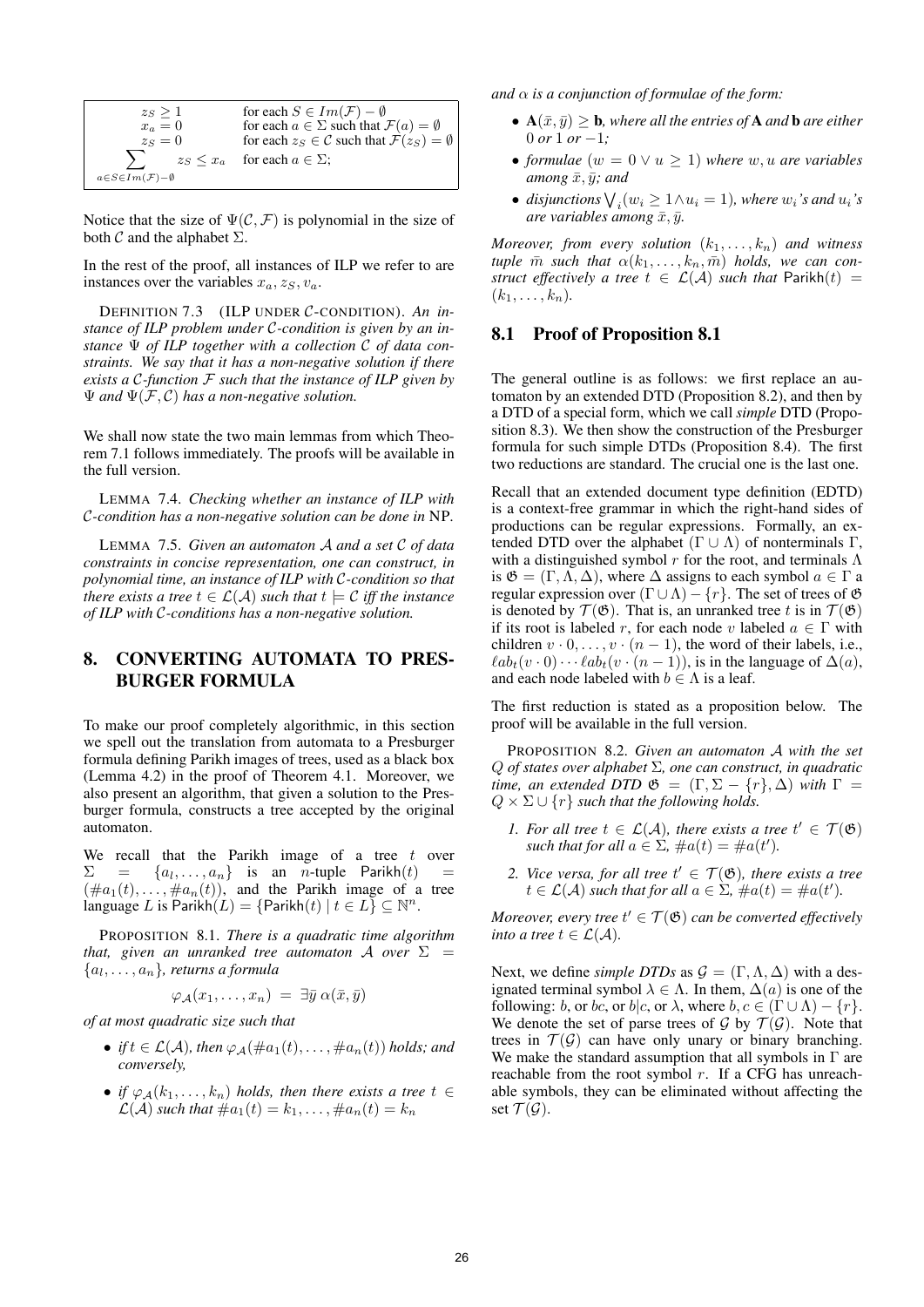The second reduction is stated as proposition below. The proof will be available in the full version.

PROPOSITION 8.3. Given an extended DTD  $\mathfrak G$ (Γ,Λ, ∆)*, one can construct, in linear time, a simple DTD*  $\mathcal{G} = (\Gamma', \Lambda \cup \{\lambda\}, \Delta')$  such that the following holds.

- *1. For all tree*  $t \in \mathcal{T}(\mathfrak{G})$ *, there exists a tree*  $t' \in \mathcal{T}(\mathcal{G})$ *such that for all*  $a \in \Lambda$ ,  $\#a(t) = \#a(t')$ .
- 2. Vice versa, for all tree  $t' \in \mathcal{T}(\mathcal{G})$ , there exists a tree  $t \in \mathcal{T}(\mathfrak{G})$  such that for all  $a \in \Lambda$ ,  $\#a(t) = \#a(t')$ .

*Moreover, every tree*  $t' \in \mathcal{T}(\mathcal{G})$  *can be converted effectively into the tree*  $t \in \mathcal{T}(\mathfrak{G})$ *.* 

The last reduction is stated as proposition below.

**PROPOSITION 8.4.** *Given a simple DTD*  $\mathcal{G} = (\Gamma, \Lambda \cup \mathcal{G})$  $\{\lambda\}, \Delta$ )*, where*  $\Lambda = \{a_1, \ldots, a_n\}$ *, one can construct, in linear time, an existential Presburger formula*  $\varphi_{\mathcal{G}}(x_1,\ldots,x_n) := \exists \bar{y}\psi(\bar{x},\bar{y})$  *such that for every tree t,*  $t \in \mathcal{T}(\mathcal{G})$  *iff*  $\varphi_{\mathcal{G}}(\#a_1(t), \ldots, \#a_n(t))$  *holds.* 

*Moreover, from every solution*  $(k_1, \ldots, k_n)$  *and*  $\bar{m}$  *such that*  $\psi(k_1, \ldots, k_n, \bar{m})$  *holds, we can construct effectively a tree*  $t \in \mathcal{T}(\mathcal{G})$  *such that* Parikh $(t) = (k_1, \ldots, k_n)$ .

We devote the rest of this subsection to the proof of Proposition 8.4. We need a new notation here. For a tree  $t$ over the alphabet  $\Gamma \cup \Lambda \cup \{\lambda\}$ , we define a *directed* graph  $G_t = (V_t, E_t)$ , where the set of vertices is  $V_t = \Gamma \cup \Lambda \cup \{\lambda\};$ and for every  $a, b \in \Gamma \cup \Lambda \cup \{\lambda\}$ , there is an edge  $(a, b) \in E_t$ if there exists a node in  $t$  labeled with  $b$  and whose parent is labeled with a. If a symbol  $\alpha$  does not appear in the tree  $t$ , then it is an isolated vertex in  $G_t$ .

The main idea is to prove that a tree  $t \in \mathcal{T}(\mathcal{G})$  iff the following quantities:

- 1.  $n_a = \text{#}a(t)$ , for each  $a \in \Gamma \cup \Lambda \cup \{\lambda\};$
- 2.  $n_{a,b}$  is the number of b-nodes whose parents in t is labeled with a;
- 3.  $\delta_a$  is the length of *some* path from the root r to the symbol a in the graph  $G_t$ ,

satisfy the following relations:

- $n_a = \sum_{b \in \Gamma \cup \Lambda} n_{b \downarrow a}$ , for each  $a \in \Gamma \cup \Lambda \cup \{\lambda\}$ .
- –  $n_a = n_{a\perp b} + n_{a\perp c}$ , if  $\Delta(a) = b|c$ .  $- n_a = n_{a \downarrow b} = n_{a \downarrow c}$ , if  $\Delta(a) = bc$ ,  $- n_a = n_{a \downarrow b}$ , if  $\Delta(a) = b$ ,
- $\delta_r = 0$ ;
- for each  $a \in \Gamma \cup \Lambda \cup \{\lambda\}$  and  $a \neq r$ ,

$$
\delta_a = -1 \leftrightarrow n_a = 0
$$

and

$$
\bigvee_{n_{b\downarrow a}\neq 0 \text{ and } \delta_b\neq -1} \delta_a = \delta_b + 1
$$

Note that by default, we set  $\delta_a = -1$ , if there is no path from the root to the symbol  $a$  in the graph  $G_t$ , which means that the symbol  $a$  does not appear in  $t$ .

Then, the construction of the desired formula  $\varphi_G$  is straightforward. It uses the variables  $x_a$ 's,  $y_a$ 's and  $x_{a\downarrow b}$ 's, for all  $a \in \Gamma \cup \Lambda$  and b appears in  $\Delta(a)$ . The intended meaning of each variable is as follows:  $x_a$  is for  $n_a$ ;  $x_{a\downarrow b}$  is for  $n_{a\downarrow b}$ ;  $y_a$ is for  $\delta_a$ .

The formula  $\varphi_G$  is the conjunction of the following:

- $x_r = 1$ ;
- $x_a = \sum_{b \in \Gamma \cup \Lambda} x_{b \downarrow a}$  for each  $a \in \Gamma \cup \Lambda$ ;
- $x_a = x_{a|b} = x_{a|c}$  for each  $\Delta(a) = bc$ ;
- $x_a = x_{a \downarrow b} + x_{a \downarrow c}$  for each  $\Delta(a) = b | c;$
- $x_a = x_{a \downarrow b}$  for each  $\Delta(a) = b$ ;
- $y_r = 0;$
- for each  $a \in \Gamma \cup \Lambda \cup \{\lambda\},\$

$$
y_a = -1 \leftrightarrow x_a = 0
$$
  

$$
\vee
$$
  

$$
\bigvee_{a \text{ appears in } \Delta(b)} y_a = y_b + 1 \wedge x_{b \downarrow a} \neq 0 \wedge y_b \neq -1.
$$

The total number of variables  $x_a$ 's and  $x_{a\downarrow b}$ 's and  $y_a$ 's is linear in the size of  $\Delta$ . We do not need the variables  $x_{a\downarrow b}$ 's, if b does not appear in  $\Delta(a)$ .

By existentially quantifying all the variables  $x_{a\downarrow b}$ 's and  $y_a$ 's, we can then view  $\varphi_G$  as an existential Presburger formula with  $x_a$ 's as the free variables.

Proposition 8.4 follows immediately from the lemma below.

LEMMA 8.5. Let  $\mathcal{G} = (\Gamma, \Lambda, \Delta)$  be a simple CFG. The *formula*  $\varphi_{\mathcal{G}}(\bar{n})$  *holds – where*  $(\bar{n}) = (n_a)_{a \in \Sigma}$  *and the witnesses for*  $x_{a\downarrow b}$ *'s and*  $y_a$ *'s are:*  $x_{a\downarrow b} = n_{a\downarrow b} \in \mathbb{N}$ *, and*  $y_a = d_a \in \mathbb{N}$ , for  $a, b \in \Gamma \cup \Lambda$  – if and only if there ex*ists a tree*  $t \in \mathcal{T}(\mathcal{G})$  *such that* 

- *(1)*  $n_a = \text{#a}(t)$  *for each*  $a \in \Gamma \cup \Lambda$ *,*
- (2)  $n_{a,b}$  *is the number of b-nodes whose parents are anodes, and*
- *(3)* d<sup>a</sup> *is the length of some path from the root* r *to the symbol* a *in the graph*  $G_t$ .

PROOF. From the definition of  $\Psi(\mathcal{G})$ , the "if" part is immediate. We prove the other implication. Let  $\bar{n} = (n_a)_{a \in \Sigma}$ such that  $\varphi_{\mathcal{G}}(\bar{n})$  holds. Let  $n_{a\downarrow b}$  be the witness for  $x_{a\downarrow b}$  for  $a, b \in \Gamma \cup \Lambda$ , and  $d_a$  for  $y_a$ , for  $a \in \Gamma \cup \Lambda$ . Let  $G = (V, E)$ be a directed graph where the set  $\tilde{V}$  of nodes is  $\Gamma \cup \Lambda$  and the set  $\tilde{E}$  of edges is defined as:  $(a, b) \in \tilde{E}$  iff  $n_{a,b} \neq 0$ .

We shall construct a tree  $t \in \mathcal{T}(\mathcal{G})$  that satisfies (1) and (2) and that  $G_t = \tilde{G}$ . First, we construct a *directed* graph  $G = (V, E)$  with the following properties.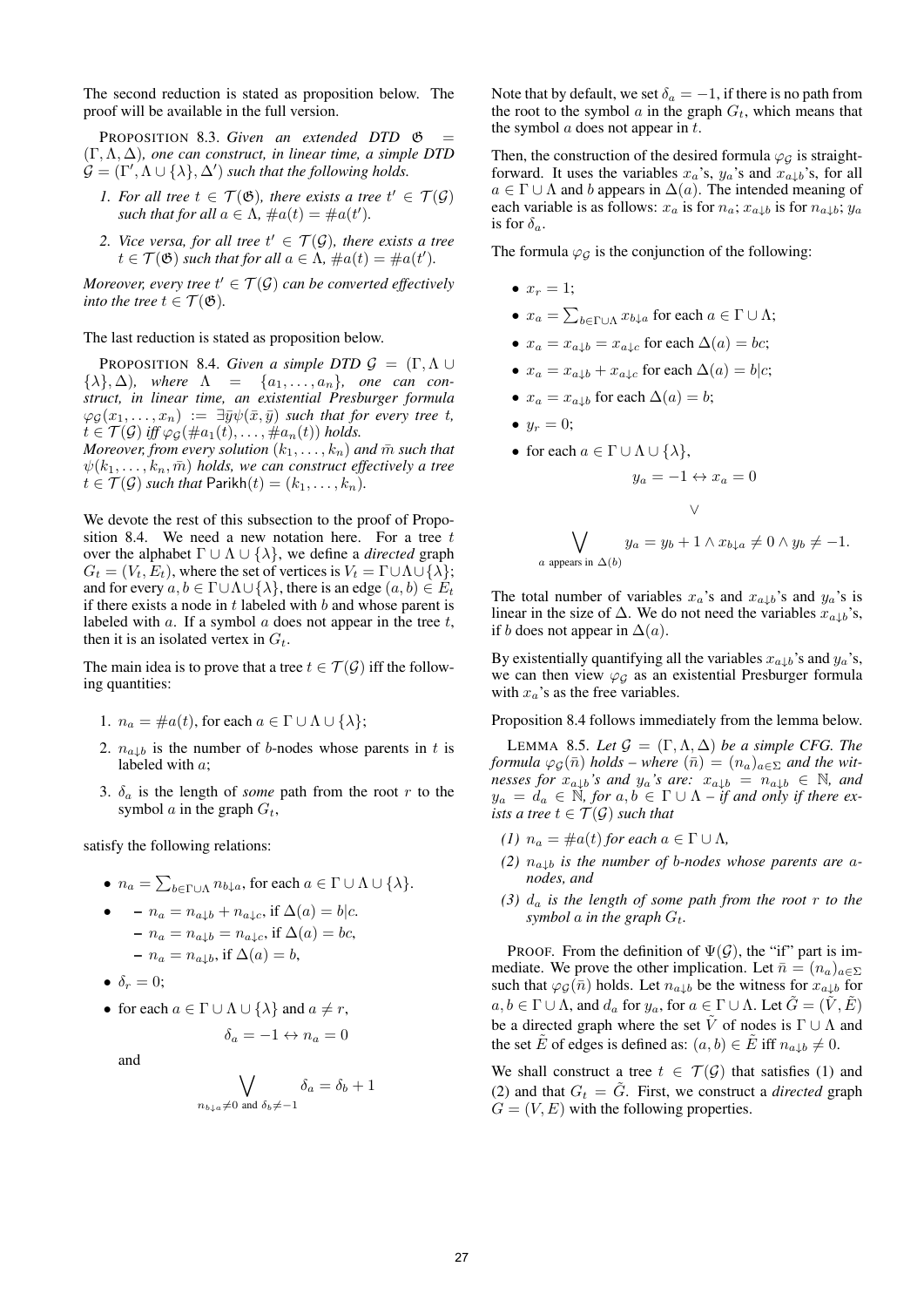- (i) For each  $a \in \Gamma \cup \Lambda$ , there are exactly  $n_a$  nodes labeled a.
- (ii) For each  $a, b \in \Gamma \cup \Lambda$ , there are exactly  $n_{a,b}$  edges going from an a-node to a b-node.
- (iii) There is exactly one node labeled  $r$  and it has no incoming edges (the root node).
- (iv) All nodes, except the root node, have exactly one incoming edge.
- (v) For all nodes, outgoing edges conform to  $\Delta$ . That is, for each  $a \in \Gamma$ , the outgoing edges from a-nodes are as follows: if  $\Delta(a) = b \cdot c$ , there are exactly two outgoing edges: one to a b-node and one to a c-node; if  $\Delta(a)$  =  $b|c$ , there is exactly one outgoing edge going to a node labeled by b or c; and if  $\Delta(a) = b$ , there is exactly one outgoing edge that goes to a  $\ddot{b}$ -node.

Procedure 1 shows the construction of the graph  $G$ . Since  $n_r = 1$ , there is only one root node in G. The steps 7, 8, 12, 13 and 17 of the procedure are possible due to the equality  $x_b = \sum_{d \in \Gamma \cup \Lambda} x_{d \downarrow b}$  in  $\Psi(\mathcal{G})$ . Properties (i)-(v) follow directly from the construction and the constraints given in  $\Psi(\mathcal{G})$ .

**Procedure 1 Construct Graph**  $G = (V, E)$ 

|     | 1: The set V consists of $\sum_{a \in \Gamma \cup \Lambda} n_a$ nodes.                       |
|-----|----------------------------------------------------------------------------------------------|
|     | For each $a \in \Gamma \cup \Lambda$ , we label $n_a$ nodes with a.                          |
|     | 2: $E := \emptyset$ .                                                                        |
|     | 3: for all $a \in \Gamma$ do                                                                 |
| 4:  | Let $w_1, \ldots, w_{n_a}$ be the <i>a</i> -nodes.                                           |
| 5:  | if $\Delta(a) = b \cdot c$ then                                                              |
| 6:  | Let $n = n_a = n_{a \downarrow b} = n_{a \downarrow c}$ .                                    |
| 7:  | Pick a sequence $u_1, \ldots, u_n$ of <i>n</i> distinct <i>b</i> -nodes with no              |
|     | incoming edges in $E$ .                                                                      |
| 8:  | Pick a sequence $v_1, \ldots, v_n$ of <i>n</i> distinct <i>c</i> -nodes with no              |
|     | incoming edges in $E$ .                                                                      |
| 9:  | $E := E \cup \{(w_i, u_i), (w_i, v_i)\}_{i=1,\ldots,n}.$                                     |
| 10: | end if                                                                                       |
| 11: | if $\Delta(a) = b \cup c$ then                                                               |
| 12: | Pick a sequence $u_1, \ldots, u_{n_{a\downarrow b}}$ of $n_{a\downarrow b}$ distinct b-nodes |
|     | with no incoming edges in $E$ .                                                              |
| 13: | Pick a sequence $v_1, \ldots, v_{n_{a\downarrow c}}$ of $n_{a\downarrow c}$ distinct c-nodes |
|     | with no incoming edges in $E$ .                                                              |
| 14: | $\tilde{E}$ $\cup$ $\{(w_i, u_i)\}_{i=1,,n_{a,b}}$<br>E<br>$:=$ $-$<br>$\cup$                |
|     | $\{(w_{n_{a\downarrow b}+j},v_j)\}_{j=1,,n_{a\downarrow c}}$ .                               |
|     |                                                                                              |
| 15: | end if                                                                                       |
| 16: | if $\Delta(a) = b$ then                                                                      |
| 17: | Pick a sequence $u_1, \ldots, u_{n_{a\downarrow b}}$ of $n_{a\downarrow b}$ distinct b-nodes |
|     | with no incoming edges in $E$ .                                                              |
| 18: | $E := E \cup \{(w_i, u_i)\}_{i=1,,n_{a,b}}$ .                                                |
| 19: | end if                                                                                       |
|     | $20:$ end for                                                                                |
|     |                                                                                              |

If G were a tree, we would be done: membership in  $\mathcal{T}(\mathcal{G})$ would follow from (v), property (1) from (i), and property (2) from (ii) and (v). Therefore, to finish the proof of Lemma 8.5, we show Claim 8.6 and Claim 8.8 below.

CLAIM 8.6. A connected directed graph  $G = (V, E)$  that *satisfies (i)-(v) is a tree.*

PROOF. From Properties (iii) and (iv), we can see that the graph G satisfies the equation  $|E| = |V| - 1$ . If we forget about orientation, this equation implies that a connected

graph is a tree [35]. The root (the  $r$ -labeled node) gives the tree a unique orientation; we must show that it is the same one as the one in G. For this, consider any path from the root to a leaf in the tree, and suppose one edge has an orientation different from  $G$ . Let  $(u, v)$  be the first such edge; that is, in G we have an edge  $(v, u)$ . This cannot be the first edge of the path, as the root has no incoming edge in  $G$ . Hence  $u$  has a parent  $u'$  in the oriented tree, and the edge  $(u', u)$  has the same orientation in both the oriented tree and in G. But this tells us that  $u$  has two incoming edges, which contradicts (iv).  $\Box$ 

We shall use Claim 8.7 to prove Claim 8.8.

CLAIM 8.7. In the directed graph  $\tilde{G}$ , a node a is con*nected from the root symbol* r *iff*  $d_a \neq -1$ , or equivalently,  $n_a \neq 0$ *. Moreover,*  $d_a$  *is the length of some path from the root symbol*  $r$  *to*  $a$ *, if*  $d_a \neq -1$ *.* 

PROOF. The proof is by straightforward induction on the value  $d_a$ . The base case,  $d_a = 0$ , is trivial as it means  $a = r$ . The induction hypothesis is that for each node a with  $d_a =$  $k \neq -1$  is connected from the root symbol r by a path of length  $k$ .

Suppose b is a node such that  $d_b = k + 1$ . By the construction of  $\varphi_G$ , there exists a node a such that  $n_{a,b} \neq 0$  and  $d_a = k$ . By the induction hypothesis, a is connected from the root symbol  $r$  with a path of length  $k$ , and by the construction of  $\tilde{G}$ , there exists an edge from  $a$  to  $b$ . Thus, our claim holds.  $\square$ 

CLAIM 8.8. *From a directed graph*  $G = (V, E)$  *that satisfies (i)-(v), one can compute in polynomial time a con*nected directed graph  $G' = (V, E')$  that also satisfies (i)-(v).

PROOF. The idea is to change a few edges in  $G$  in order to connect all components to the connected component that contains the r-node. We first observe the following. Suppose G consists of several connected components:  $G_0, G_1, \ldots, G_l$ , where  $G_0$  is the component that contains the root node. Then, there exist a node u in  $G_0$  and a node v in one of  $G_1, \ldots, G_l$  such that u and v are labeled by the same symbol from  $\Sigma$ .

By Claim 8.7, if  $d_a \neq -1$  (thus,  $n_a \neq 0$ ), the symbol a is connected to the root symbol r in  $\tilde{G}$ , and that  $d_a$  is the length of some path from r to a in  $\tilde{G}$ . So, for every symbol  $a$  that appears in  $G$ , there exists a sequence of symbols  $b_0, b_1, \ldots, b_j$ , respectively, where

- $\bullet$   $b_0 = r$ ,
- $\bullet$   $b_i = a$ , and
- for each  $i = 0, \ldots, j 1, n_{b_i \downarrow b_{i+1}} \neq 0$ .

If the symbol  $a$  does not appear in  $G_0$ , then there are a node u in  $G_0$  and a node v in one of  $G_1, \ldots, G_l$  such that both u and v are labeled with the same symbol  $b_i \in \{b_1, \ldots, b_l\}$ .